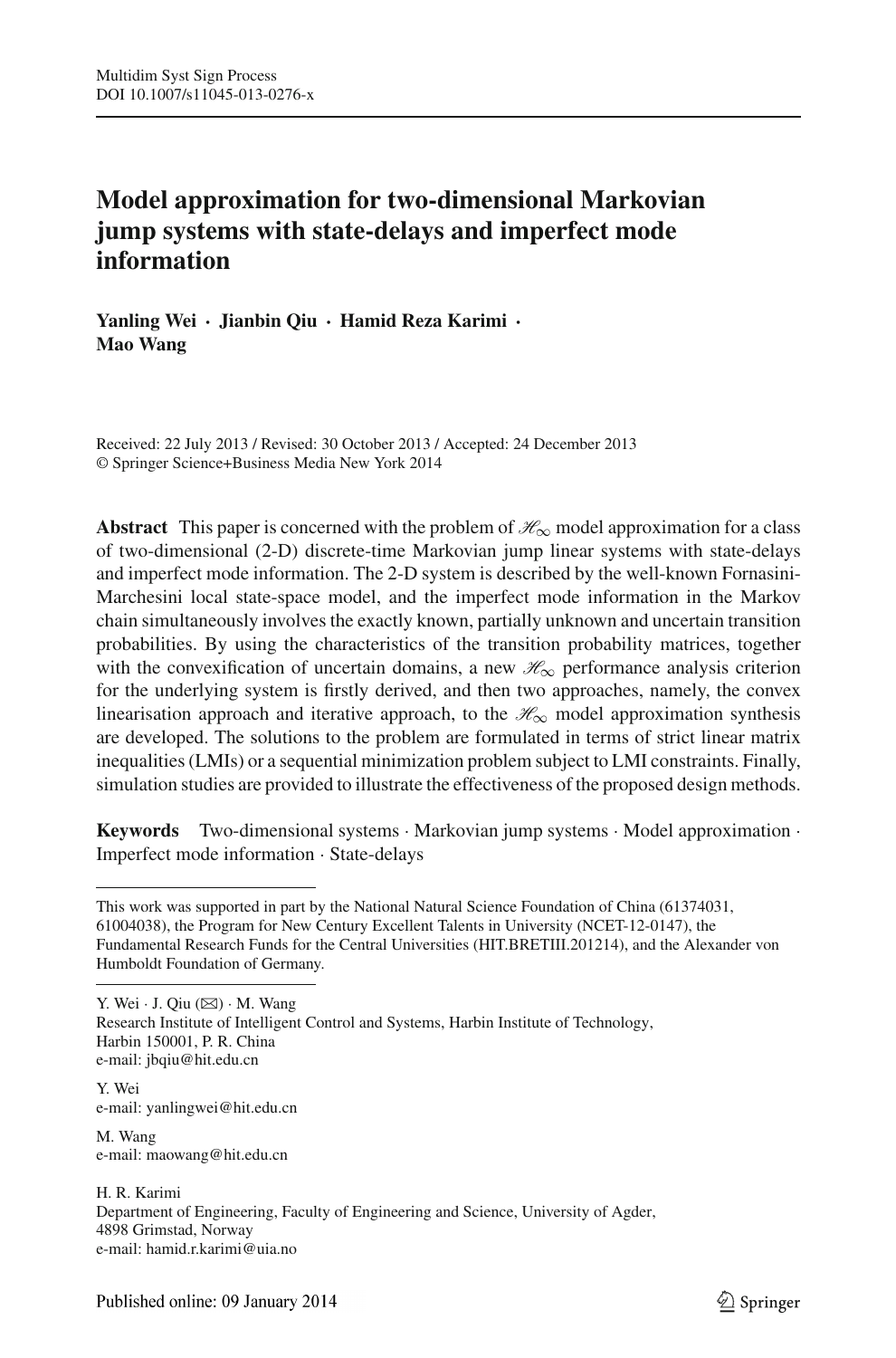## **1 Introduction**

In recent years, there have been rapidly growing interests in the analysis and synthesis of two-dimensional (2-D) systems [Roesser](#page-20-0) [\(1975](#page-20-0)). The studies of 2-D systems are motivated by their extensive applications in many modern engineering fields, such as process control (thermal processes, gas absorption, water stream heating), multi-dimensional digital filtering, and image processing (enhancement, deblurring, seismographic data processing) [Kaczorek](#page-20-1) [\(1985](#page-20-1)); [Lu and Antoniou](#page-20-2) [\(1992](#page-20-2)); [Lin](#page-20-3) [\(1999](#page-20-3)); [Lin et al.](#page-20-4) [\(2001](#page-20-4)) and so on. Correspondingly, various issues on 2-D systems, including stability analysis, stabilization, and filtering design, have been investigated, and a large volume of open literature has been available [Xu et al.](#page-20-5) [\(2002](#page-20-5), [2003](#page-20-6), [2005](#page-21-0)); [Xie et al.](#page-20-7) [\(2002](#page-20-7)); [Lam et al.](#page-20-8) [\(2004](#page-20-8)); [Paszke et al.](#page-20-9) [\(2004\)](#page-20-9); [Hoang et al.](#page-20-10) [\(2005](#page-20-10)); [Peng and Guan](#page-20-11) [\(2009\)](#page-20-11).

On the other hand, Markovian jump linear systems (MJLSs) have great practical applications due to the forceful modeling ability of the Markov process in diverse communities, e.g. manufacturing systems, power systems and networked control systems, where random failure, repairs and sudden environment changes may occur in Markov chains [Boukas](#page-20-12) [\(2005](#page-20-12)); [Wang et al.](#page-20-13) [\(2009,](#page-20-13) [2010](#page-20-14)). It is known that some MJLSs have inherent 2-D structure, e.g. information propagation occurs from pass to pass and along a given pass in a gas absorption [Wu et al.](#page-20-15) [\(2008](#page-20-15)). Therefore, 2-D MJLSs emerge as a more reasonable description to account for the parameter jumping phenomenon in the two independent directions of information propagation [Roesser](#page-20-0) [\(1975](#page-20-0)). As a key factor, transition probabilities (TPs) in the Markovian jumping process determine the system behavior to a large extent, and many studies on the analysis and synthesis of MJLSs have been carried out in the context of completely known information on TPs [Wu et al.](#page-20-15) [\(2008](#page-20-15)); [Xu et al.](#page-21-1) [\(2007\)](#page-21-1); [Liu et al.](#page-20-16) [\(2008](#page-20-16)). However, in practice, imperfect mode information are often encountered especially when efforts to measure or estimate the mode information are costly or time-consuming. In such case, it is of both theoretical merit and practical interest, from control perspec-tives[,](#page-20-14) [to](#page-20-14) [further](#page-20-14) [study](#page-20-14) [more](#page-20-14) [general](#page-20-14) [jump](#page-20-14) [systems](#page-20-14) [with](#page-20-14) [imperfect](#page-20-14) [mode](#page-20-14) [information](#page-20-14) Wang et al. [\(2010\)](#page-20-14); [Karan et al.](#page-20-17) [\(2006](#page-20-17)); [Souza](#page-20-18) [\(2006](#page-20-18)); [Zhang and Boukas](#page-21-2) [\(2009\)](#page-21-2); [Zhao et al.](#page-21-3) [\(2011](#page-21-3)). To mention a few, the authors in [Karan et al.](#page-20-17) [\(2006](#page-20-17)) addressed the robust stability analysis problem for a class of MJLSs with norm-bounded uncertain TPs; The author in [Souza](#page-20-18) [\(2006](#page-20-18)) investigated the robust stability analysis and stabilization problems for a class of MJLSs with polytopic uncertain TPs; The authors in [Zhang and Boukas](#page-21-2) [\(2009\)](#page-21-2) considered the  $\mathcal{H}_{\infty}$  filter synthesis problem for a class of MJLSs with partially unknown TPs. Nevertheless, the aforementioned results are only referred to one-dimensional (1-D) systems.

In addition, many complex physical systems can be usually modeled as high or even infinite order mathematical models, which poses serious difficulties to the analysis and design of the concerning systems. A logical step to take is to reduce the high-order models to some simple lower-order models according to some given criteria [Ghafoor and Sreeram](#page-20-19) [\(2008\)](#page-20-19). Model approximation/reduction thus plays an important role in the process of control system design. During the past few decades, various efficient model approximation schemes have been proposed, involving the Hankel norm approximation method [Zhou](#page-21-4) [\(1995](#page-21-4)); [Gao et al.](#page-20-20) [\(2004](#page-20-20)), the  $H_2$  approach [Yan and Lam](#page-21-5) [\(1999\)](#page-21-5), the  $H_{\infty}$  approach [Zhang et al.](#page-21-6) [\(2003\)](#page-21-6); Xu et al. [\(2005](#page-20-21)); [Wu et al.](#page-20-22) [\(2006\)](#page-20-22); [Gao et al.](#page-20-23) [\(2006](#page-20-23)); [Wu and Zheng](#page-20-24) [\(2009](#page-20-24)) and the  $\mathcal{L}_2-\mathcal{L}_\infty$ approach [Lam et al.](#page-20-25) [\(2005](#page-20-25)). More recently, the linear matrix inequality (LMI) technique has been applied to deal with the model approximation problem for different classes of systems [Zhang et al.](#page-21-6) [\(2003](#page-21-6)); [Wu and Zheng](#page-20-24) [\(2009\)](#page-20-24); [Lam et al.](#page-20-25) [\(2005](#page-20-25)). However, from the authors' best knowledge, few results have been reported on the model approximation for 2-D MJLSs with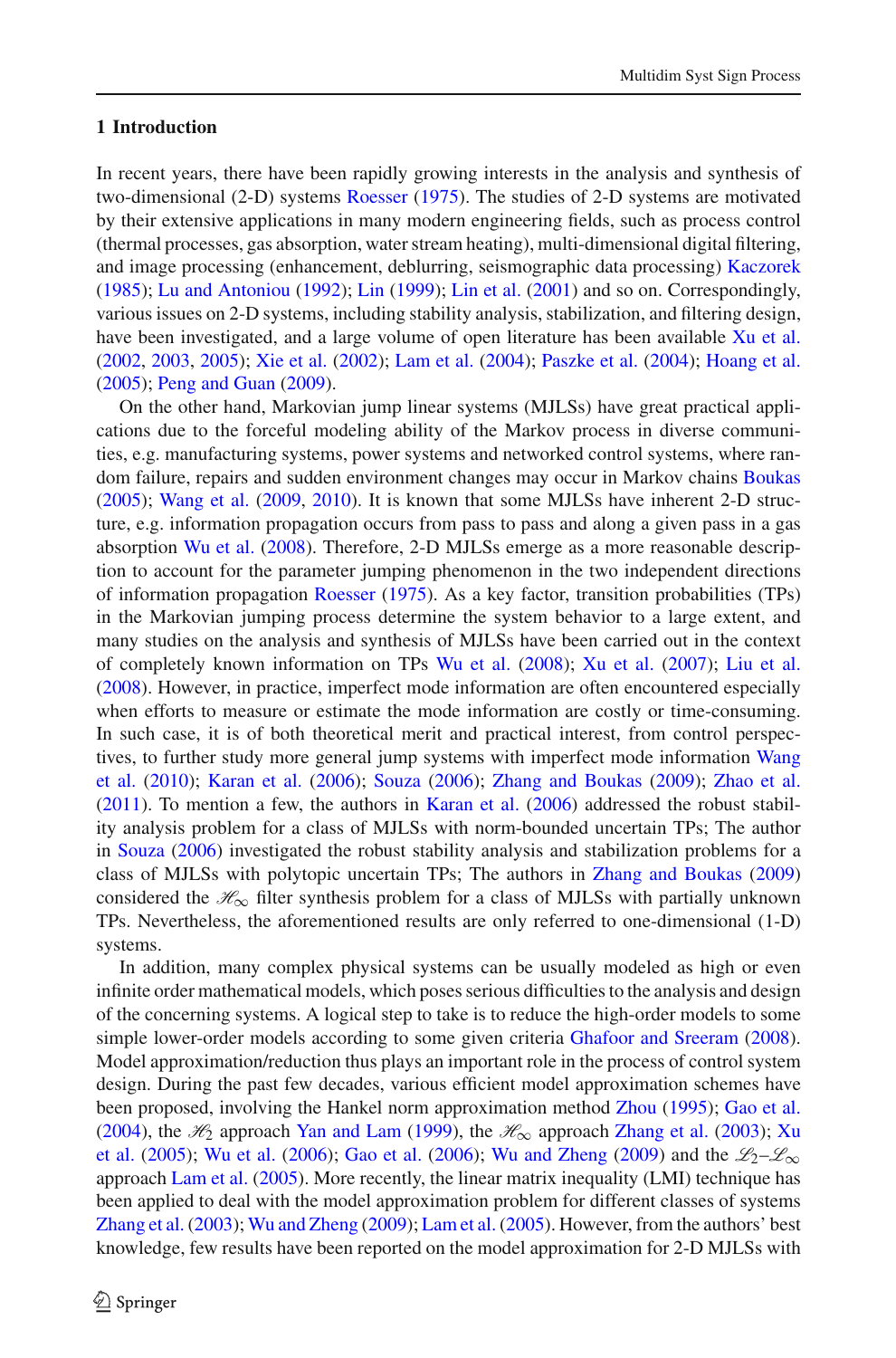state-delays and imperfect mode information, which simultaneously comprises the exactly known, partially unknown and uncertain TPs. This motivates us for the present study.

According to the issues mentioned above, in this paper, we will tackle the problem of *H*∞ model approximation for a class of 2-D discrete-time MJLSs with state-delays and imperfect mode information. The mathematical model of the 2-D system is described by the Fornasini-Marchesini local state-space (FMLSS) model, and the imperfect mode information simultaneously considers the exactly known, partially unknown and polytopic-type uncertain TPs, which is a more practical scenario. By fully exploiting the properties of the transition probability matrices (TPMs), together with the convexification of uncertain domains, a new *H*∞ performance analysis criterion for the model error system will be firstly derived. To solve the model approximation problem, two distinctly different approaches will be then developed. The first approach converts the model approximation into a convex optimization problem via a linearisation procedure, and the second one is based on the cone complementarity linearisation (CCL) method [El Ghaoui et al.](#page-20-26) [\(1997](#page-20-26)); [Qiu et al.](#page-20-27) [\(2012](#page-20-27)), which casts the model approximation into a sequential minimization problem subject to LMI constraints. Finally, simulation studies will be performed to show the effectiveness of the proposed synthesis methods.

**Notations** The notations used throughout the paper are standard.  $\mathbb{R}^n$  and  $\mathbb{R}^{m \times n}$  denote, respectively, the *n*-dimensional Euclidean space, and the set of all  $m \times n$  real matrices; N<sup>+</sup> represents the sets of positive integers; the notation  $P > 0$  means that P is real symmetric and positive definite; **I** and **0** represent the identity matrix and a zero matrix, respectively;  $(S, \mathcal{F}, \mathcal{P})$  denotes a complete probability space, in which *S* is the sample space,  $\mathcal{F}$  is the  $\sigma$ algebra of subsets of the sample space, and  $\mathcal P$  is the probability measure on  $\mathcal F$ ;  $\mathbb E[\cdot]$  stands for the mathematical expectation;  $\lVert \cdot \rVert$  refers to the Euclidean norm of a vector or its induced norm of a matrix;  $l_2\{[0,\infty),[0,\infty)\}\}$  denotes the space of square summable sequences on  $\{[0, \infty), [0, \infty)\}.$  Matrices, if not explicitly stated, are assumed to have appropriate dimensions for algebra operations.

## **2 Problem formulation and preliminaries**

Consider the following 2-D discrete-time MJLSs, defined on a complete probability space  $(S, \mathcal{F}, \mathcal{P})$  and described by the FMLSS model with state-delays,

<span id="page-2-0"></span>
$$
(\Sigma): x(i+1, j+1) = A_1(r(i, j+1))x(i, j+1) + A_2(r(i+1, j))x(i+1, j)
$$
  
+ 
$$
A_{d1}(r(i, j+1))x(i-d_1, j+1) + A_{d2}(r(i+1, j))x(i+1, j-d_2)
$$
  
+ 
$$
B_1(r(i, j+1))u(i, j+1) + B_2(r(i+1, j))u(i+1, j)
$$
  

$$
z(i, j) = C(r(i, j))x(i, j) + B_3(r(i, j))u(i, j),
$$
 (1)

where  $x(i, j) \in \mathbb{R}^{n_x}$  is the state vector;  $z(i, j) \in \mathbb{R}^{n_z}$  is the output vector;  $u(i, j) \in \mathbb{R}^{n_u}$  is the input vector which belongs to  $l_2\{[0,\infty),[0,\infty)\}\;$  and  $d_1$  and  $d_2$  are two constant positive integers representing delays along the vertical and horizontal directions, respectively.  $A_1(r(i, j+1)), A_2(r(i+1, j)), A_{d1}(r(i, j+1)), A_{d2}(r(i+1, j)), B_1(r(i, j+1)), B_2(r(i+1, j))$ 1,  $j$ )),  $C(r(i, j))$ , and  $B_3(r(i, j))$  are real-valued system matrices. These matrices are functions of  $r(i, j)$ , which is described by a discrete-time, discrete-state homogeneous Markov chain with a finite-state space  $\mathcal{I} := \{1, \ldots, N\}$  and a stationary transition probability matrix  $(TPM)$   $\Pi = [\pi_{mn}]_{N \times N}$ , where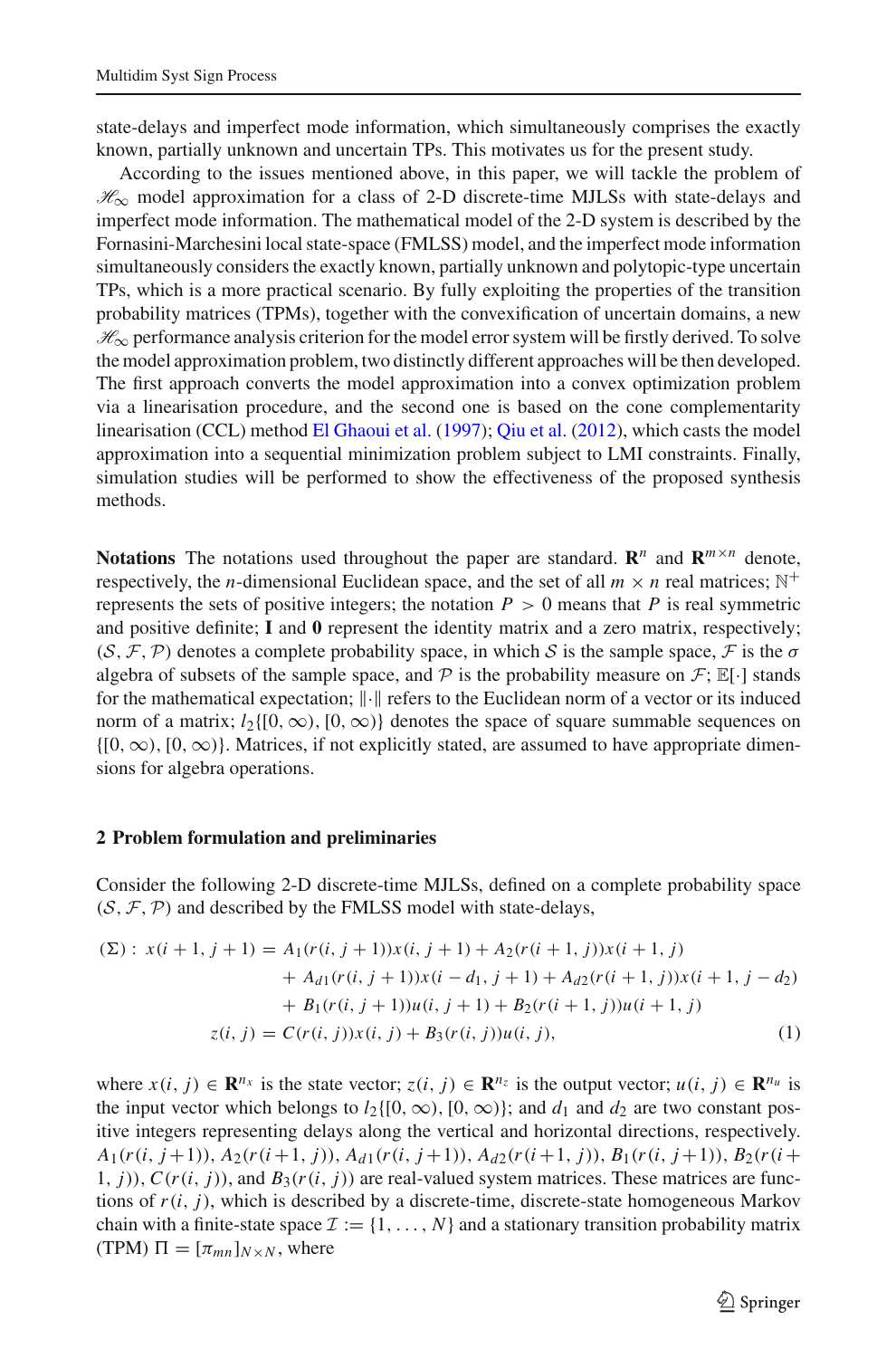$$
\pi_{mn} = \Pr(r(i+1, j+1) = n | r(i, j+1) = m) = \Pr(r(i+1, j+1)
$$

$$
= n | r(i+1, j) = m), \forall m, n \in \mathcal{I},
$$

with  $\pi_{mn} \geq 0$  and  $\sum_{n=1}^{N} \pi_{mn} = 1$ . For  $r(i+1, j) = m \in \mathcal{I}$  or  $r(i, j+1) = m \in \mathcal{I}$ , the system matrices of the *m*-th mode are denoted by  $(A_{1m}, A_{2m}, A_{d1m}, A_{d2m}, B_{1m}, B_{2m})$  $C_m$ ,  $B_{3m}$ ), which are real known and with appropriate dimensions. Unless otherwise stated, similar simplification is also applied to other matrices in the following.

In this paper, the TPs of the jumping process are assumed to be *uncertain and partially accessed*, i.e., the TPM  $\Pi = [\pi_{mn}]_{N \times N}$  is assumed to belong to a given polytope  $P_{\Pi}$ with vertices  $\Pi_s$ ,  $s = 1, 2, ..., M$ ,  $P_{\Pi} := \left\{ \Pi \left| \Pi = \sum_{s=1}^M \alpha_s \Pi_s; \alpha_s \ge 0, \sum_{s=1}^M \alpha_s = 1 \right. \right\}$ , where  $\Pi_s = [\pi_{mn}]_{N \times N}$ ,  $m, n \in \mathcal{I}$ , are given TPMs containing unknown elements still. For instance, for system  $(\Sigma)$  with four operation modes, the TPM may be as,

$$
\begin{bmatrix} \pi_{11} & \tilde{\pi}_{12} & \hat{\pi}_{13} & \pi_{14} \\ \hat{\pi}_{21} & \pi_{22} & \tilde{\pi}_{23} & \pi_{24} \\ \pi_{31} & \hat{\pi}_{32} & \pi_{33} & \hat{\pi}_{34} \\ \pi_{41} & \tilde{\pi}_{42} & \hat{\pi}_{43} & \hat{\pi}_{44} \end{bmatrix}
$$

where the elements labeled with "<sup>or</sup>" and "<sup>or"</sup> represent the unknown information and polytopic uncertainties on TPs, respectively, and the others are known TPs. For notational clarity,  $\forall m \in \mathcal{I}$ , we denote  $\mathcal{I} = \mathcal{I}_{\mathcal{K}}^{(m)} \cup \mathcal{I}_{\mathcal{U}\mathcal{K}}^{(m)} \cup \mathcal{I}_{\mathcal{U}\mathcal{K}}^{(m)}$  as follows,

$$
\mathcal{I}_{\mathcal{K}}^{(m)} := \{n : \pi_{mn} \text{ is known}\},
$$
  
\n
$$
\mathcal{I}_{\mathcal{U}\mathcal{C}}^{(m)} := \{n : \tilde{\pi}_{mn} \text{ is uncertain}\},
$$
  
\n
$$
\mathcal{I}_{\mathcal{U}\mathcal{K}}^{(m)} := \{n : \hat{\pi}_{mn} \text{ is unknown}\}.
$$

Moreover, if  $\mathcal{I}_{\mathcal{K}}^{(m)} \neq \emptyset$  and  $\mathcal{I}_{\mathcal{U}\mathcal{C}}^{(m)} \neq \emptyset$ , it is further described as

$$
\mathcal{I}_{\mathcal{K}}^{(m)} := \{ \mathcal{K}_{1_{(m)}}, \dots, \mathcal{K}_{t_{(m)}} \}, \ \forall 1 \le t_{(m)} \le N - 2
$$
  

$$
\mathcal{I}_{\mathcal{U}\mathcal{C}}^{(m)} := \{ \mathcal{U}_{1_{(m)}}, \dots, \mathcal{U}_{\nu_{(m)}} \}, \ \forall 1 \le \nu_{(m)} \le N
$$

where  $\mathcal{K}_{t(m)} \in \mathbb{N}^+$  represents the  $t(m)$ -th known element with the index  $\mathcal{K}_{t(m)}$  in the *m*-th row of the TPM, and  $\mathcal{U}_{v_{(m)}} \in \mathbb{N}^+$  represents the  $v_{(m)}$ -th uncertain element with the index  $\mathcal{U}_{v_{(m)}}$  in the *m*-th row of the TPM. Obviously,  $1 \le t_{(m)} + v_{(m)} \le N$ . Also, we denote

$$
\pi_{\mathcal{U}\mathcal{K}}^{(ms)} := \sum_{n \in \mathcal{I}_{\mathcal{U}\mathcal{K}}^{(m)}} \hat{\pi}_{mn} = 1 - \sum_{n \in \mathcal{I}_{\mathcal{K}}^{(m)}} \pi_{mn} - \sum_{n \in \mathcal{I}_{\mathcal{U}\mathcal{C}}^{(m)}} \tilde{\pi}_{mn}^{(s)}, \tag{2}
$$

where  $\tilde{\pi}_{mn}^{(s)}$  represents an uncertain TP in the *s*-th polytope,  $\forall s = 1, ..., M$ .

<span id="page-3-0"></span>The boundary conditions of system  $(\Sigma)$  in [\(1\)](#page-2-0) are defined by,

$$
\{x(i, j) = \phi(i, j), \quad \forall j \ge 0, \ -d_1 \le i \le 0\};
$$
  

$$
\{x(i, j) = \phi(i, j), \quad \forall i \ge 0, \ -d_2 \le j \le 0\};
$$
  

$$
\phi(0, 0) = \phi(0, 0).
$$
 (3)

Throughout this paper, the following assumptions are made.

**Assumption 1** System  $(\Sigma)$  in [\(1\)](#page-2-0) is stochastically stable.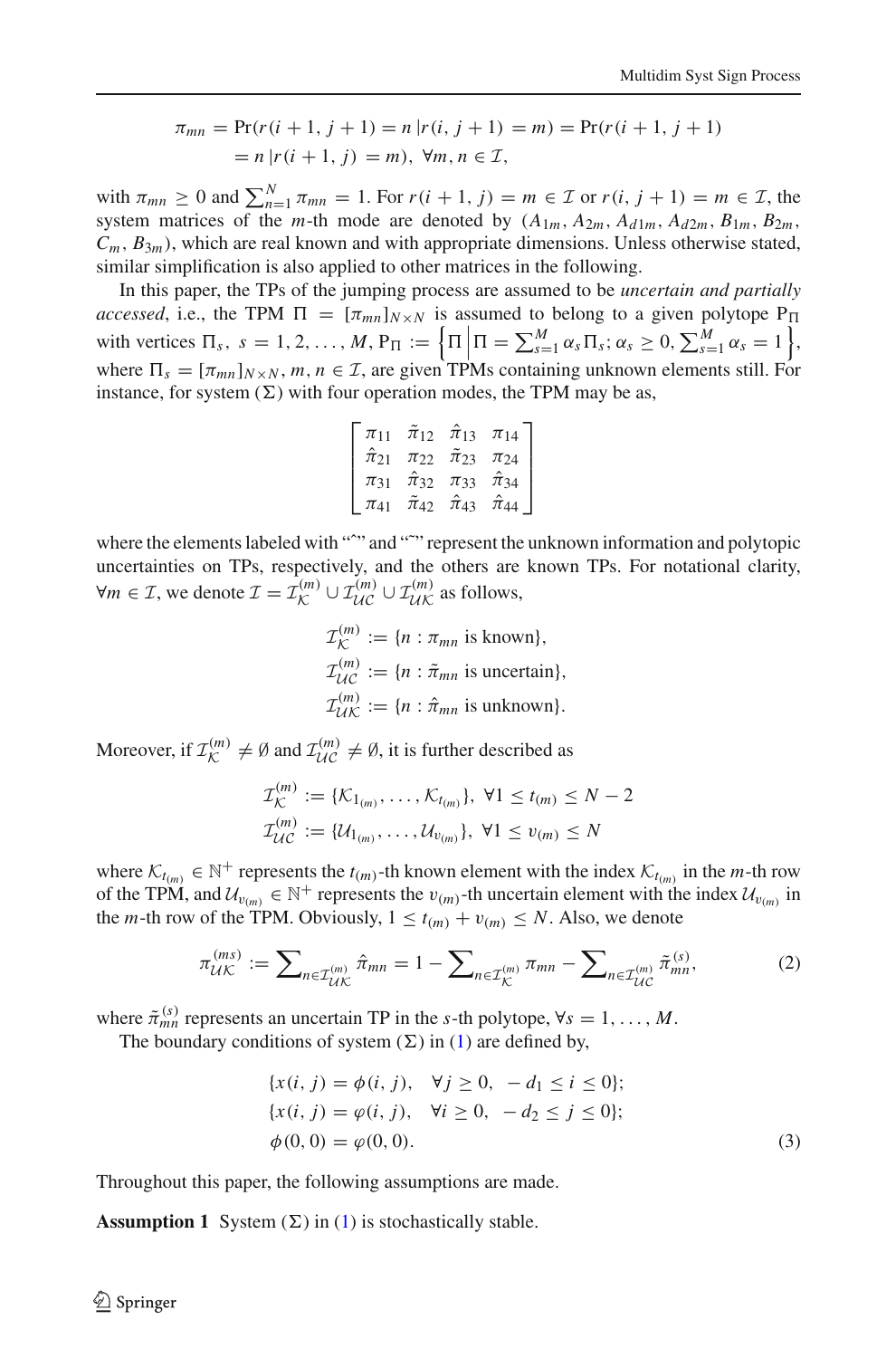<span id="page-4-2"></span>**Assumption 2** The boundary conditions satisfy

$$
\lim_{T_1 \to \infty} \mathbb{E} \left\{ \sum_{j=0}^{T_1} \sum_{i=-d_1}^{0} (\phi^{\mathrm{T}}(i,j)\phi(i,j)) \right\} + \lim_{T_2 \to \infty} \mathbb{E} \left\{ \sum_{i=0}^{T_2} \sum_{j=-d_2}^{0} (\phi^{\mathrm{T}}(i,j)\phi(i,j)) \right\} < \infty.
$$
\n(4)

<span id="page-4-0"></span>To approximate the original 2-D MJLS [\(1\)](#page-2-0), in this paper, we are interested in designing the following mode-dependent reduced-order model,

$$
\hat{x}(i+1, j+1) = A_{r1}(r(i, j+1))\hat{x}(i, j+1) + A_{r2}(r(i+1, j))\hat{x}(i+1, j) \n+ A_{r d1}(r(i, j+1))\hat{x}(i-d_1, j+1) + A_{r d2}(r(i+1, j))\hat{x}(i+1, j-d_2) \n+ B_{r1}(r(i, j+1))u(i, j+1) + B_{r2}(r(i+1, j))u(i+1, j) \n\hat{z}(i, j) = C_r(r(i, j))\hat{x}(i, j) + B_{r3}(r(i, j))u(i, j) \n\hat{x}(i, j) = 0, \text{ for } i \le 0 \text{ or } j \le 0,
$$
\n(5)

where  $\hat{x}(i, j)$  ∈ **R**<sup>*n<sub>r</sub>*</sup> (*n<sub>r</sub>* < *n<sub>x</sub>*),  $\hat{z}(i, j)$  ∈ **R**<sup>*n<sub>z</sub>*</sup>, and {*A<sub>r</sub>*<sub>1</sub>(*r*(*i*, *j* + 1)), *A<sub>r</sub>*<sub>2</sub>(*r*(*i* + 1, j)),  $A_{rd1}(r(i, j+1)), A_{rd2}(r(i+1, j)) \in \mathbf{R}^{n_r \times n_r}, \{B_{r1}(r(i, j+1)), B_{r2}(r(i+1, j))\} \in$  $\mathbf{R}^{n_r \times n_u}$ ,  $C_r(r(i, j)) \in \mathbf{R}^{n_z \times n_r}$  and  $B_r(s(i, j)) \in \mathbf{R}^{n_z \times n_u}$  are the gains of the reduced-order models to be determined.

Define  $\bar{x}(i, j) := [x^T(i, j) \hat{x}^T(i, j)]^T$ , and  $\bar{z}(i, j) := z(i, j) - \hat{z}(i, j)$ . Then, by aug-menting [\(1\)](#page-2-0) and [\(5\)](#page-4-0) the model error dynamics can be represented as follows,

<span id="page-4-1"></span>
$$
(\bar{\Sigma}): \bar{x}(i+1, j+1) = \bar{A}_1(r(i, j+1))\bar{x}(i, j+1) + \bar{A}_2(r(i+1, j))\bar{x}(i+1, j) + \bar{A}_{d1}(r(i, j+1))\bar{x}(i-d_1, j+1) + \bar{A}_{d2}(r(i+1, j))\bar{x}(i+1, j-d_2) + \bar{B}_1(r(i, j+1))u(i, j+1) + \bar{B}_2(r(i+1, j))u(i+1, j) \bar{z}(i, j) = \bar{C}(r(i, j))\bar{x}(i, j) + \bar{B}_3(r(i, j))u(i, j),
$$
\n(6)

where

<span id="page-4-3"></span>
$$
\bar{A}_1(r(i, j + 1)) := \begin{bmatrix} A_1(r(i, j + 1)) & 0 \\ 0 & A_{r1}(r(i, j + 1)) \end{bmatrix},
$$
\n
$$
\bar{A}_2(r(i + 1, j)) := \begin{bmatrix} A_2(r(i + 1, j)) & 0 \\ 0 & A_{r2}(r(i + 1, j)) \end{bmatrix},
$$
\n
$$
\bar{A}_{d1}(r(i, j + 1)) := \begin{bmatrix} A_{d1}(r(i, j + 1)) & 0 \\ 0 & A_{rd1}(r(i, j + 1)) \end{bmatrix},
$$
\n
$$
\bar{A}_{d2}(r(i + 1, j)) := \begin{bmatrix} A_{d2}(r(i + 1, j)) & 0 \\ 0 & A_{rd2}(r(i + 1, j)) \end{bmatrix},
$$
\n
$$
\bar{B}_1(r(i, j + 1)) := \begin{bmatrix} B_1(r(i, j + 1)) \\ B_{r1}(r(i, j + 1)) \end{bmatrix}, \ \bar{B}_2(r(i + 1, j)) := \begin{bmatrix} B_2(r(i + 1, j)) \\ B_{r2}(r(i + 1, j)) \end{bmatrix},
$$
\n
$$
\bar{C}(r(i, j)) := [C(r(i, j)) - C_r(r(i, j))], \ \bar{B}_3(r(i, j)) := B_3(r(i, j)) - B_{r3}(r(i, j)).
$$
\n(7)

Before proceeding further, we introduce the following definitions.

**Definition 1** System [\(6\)](#page-4-1) is said to be stochastically stable if for  $u(i, j) = 0$  and the boundary conditions satisfying [\(4\)](#page-4-2), the following condition holds

$$
\mathbb{E}\left\{\sum_{i=0}^{\infty}\sum_{j=0}^{\infty}(\|\bar{x}(i, j+1)\|^2 + \|\bar{x}(i+1, j)\|^2)\right\} < \infty.
$$

 $\hat{\mathfrak{D}}$  Springer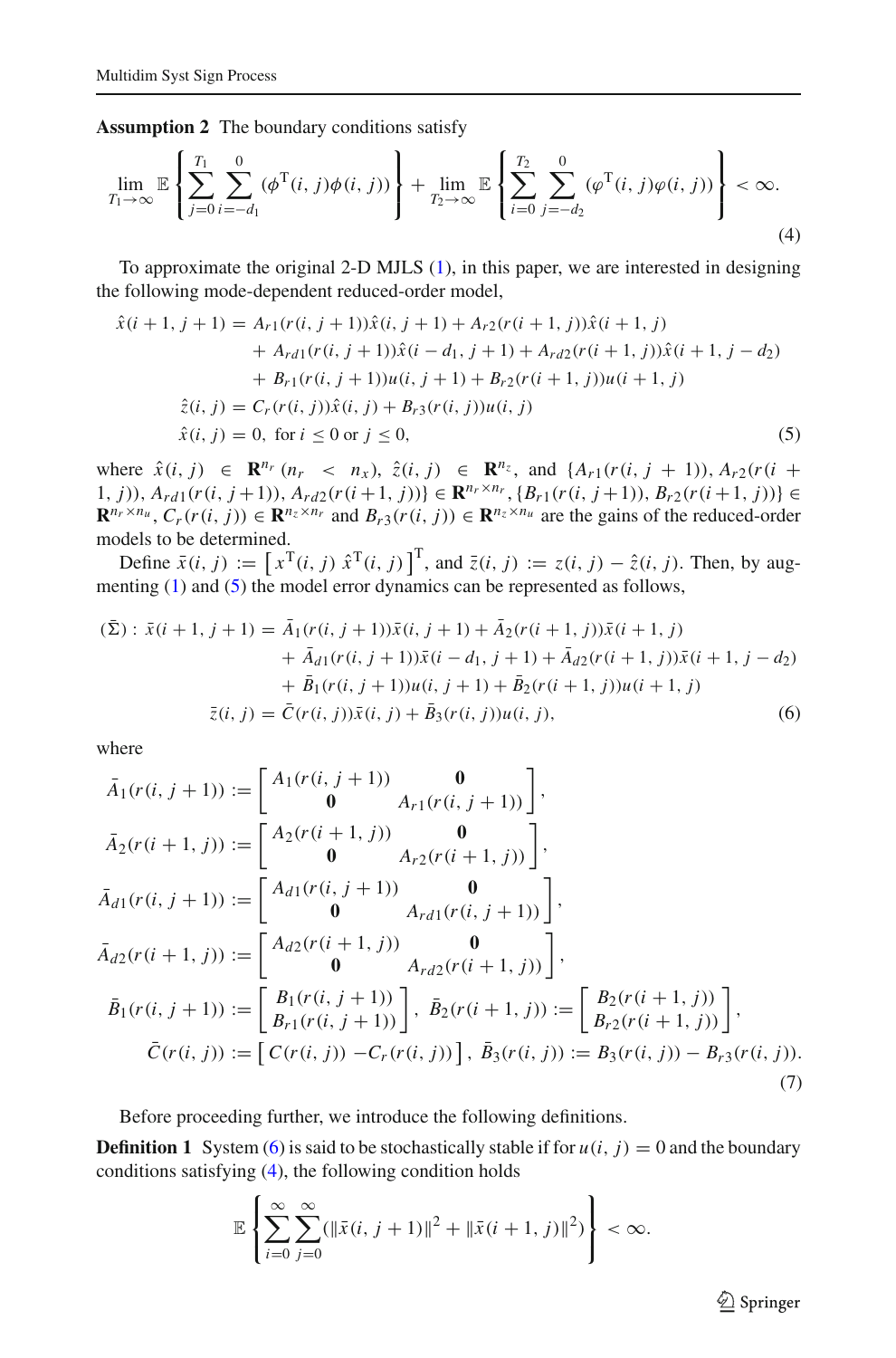**Definition 2** Given a scalar  $\gamma > 0$ , system [\(6\)](#page-4-1) is said to be stochastically stable with an  $\mathcal{H}_{\infty}$ disturbance attenuation performance index  $\gamma$  if it is stochastically stable with  $u(i, j) = 0$ , and under zero boundary conditions  $\phi(i, j) = \phi(i, j) = 0$  in [\(3\)](#page-3-0), satisfies

$$
\|\tilde{z}\|_{\mathbb{E}_2} < \gamma \|\tilde{u}\|_2,
$$

<span id="page-5-0"></span>for all non-zero  $u \in l_2\{[0, \infty), [0, \infty)\}\)$ , where

$$
\|\tilde{z}\|_{\mathbb{E}_2} := \sqrt{\mathbb{E}\left\{\sum_{i=0}^{\infty}\sum_{j=0}^{\infty} \left(\|\bar{z}(i,j+1)\|^2 + \|\bar{z}(i+1,j)\|^2\right)\right\}},
$$
  

$$
\|\tilde{u}\|_2 := \sqrt{\sum_{i=0}^{\infty}\sum_{j=0}^{\infty} \left(\|u(i,j+1)\|^2 + \|u(i+1,j)\|^2\right)}.
$$
 (8)

Thus, the purpose of this paper is to design a mode-dependent reduced-order model in the form of [\(5\)](#page-4-0) to approximate the system [\(1\)](#page-2-0), such that the model error system ( $\overline{\Sigma}$ ) in [\(6\)](#page-4-1) with imperfect mode information is stochastically stable with a prescribed  $\mathcal{H}_{\infty}$  performance index  $\gamma$ .

#### **3 Main results**

In this section, based on a Markovian Lyapunov-Krasovskii functional (MLKF), a new bounded real lemma (BRL) for the 2-D MJLS [\(6\)](#page-4-1) with imperfect mode information will be firstly proposed. Then, two distinctly different approaches will be developed to solve the *H*∞ model approximation problem formulated in the above section.

## 3.1 *H*∞ performance analysis

In this subsection, by fully exploring the properties of the TPMs, together with the convexification of uncertain domains, an  $\mathcal{H}_{\infty}$  performance analysis criterion for the model error system [\(6\)](#page-4-1) with imperfect mode information is derived, which will play a key role in solving the  $\mathcal{H}_{\infty}$  model approximation synthesis problem.

**Proposition 1** *The 2-D MJLS* [\(6\)](#page-4-1) *with state-delays and imperfect mode information is stochastically stable with a guaranteed H*∞ *performance* γ *, if there exist positive-definite symmetric matrices*  $\{P_{1m}, P_{2m}, Q_1, Q_2\} \in \mathbf{R}^{(n_x+n_r)\times(n_x+n_r)}$ , such that the following matrix *inequalities hold,*

<span id="page-5-2"></span>
$$
\mathscr{A}_m^T \mathscr{P}_n^{(s)} \mathscr{A}_m + \mathscr{C}_m^T \mathscr{C}_m + \Theta_m < 0, \ m \in \mathcal{I}, \ n \in \mathcal{I}_{\mathcal{U}\mathcal{K}}^{(m)}, \ s = 1, \dots, M,\tag{9}
$$

<span id="page-5-3"></span><span id="page-5-1"></span>*where*

$$
\Theta_m := \text{diag}\{-P_{1m} + Q_1, -P_{2m} + Q_2, -Q_1, -Q_2, -\gamma^2 \mathbf{I}, -\gamma^2 \mathbf{I}\},\
$$
  

$$
\mathscr{A}_m := \begin{bmatrix} \bar{A}_{1m} & \bar{A}_{2m} & \bar{A}_{d1m} & \bar{A}_{d2m} & \bar{B}_{1m} & \bar{B}_{2m} \end{bmatrix},\
$$
  

$$
\mathscr{C}_m := \begin{bmatrix} \bar{C}_m & \mathbf{0} & \mathbf{0}_{n_z \times 2(n_x + n_r)} & \bar{B}_{3m} & \mathbf{0} \\ \mathbf{0} & \bar{C}_m & \mathbf{0}_{n_z \times 2(n_x + n_r)} & \mathbf{0} & \bar{B}_{3m} \end{bmatrix},
$$

 $\circledcirc$  Springer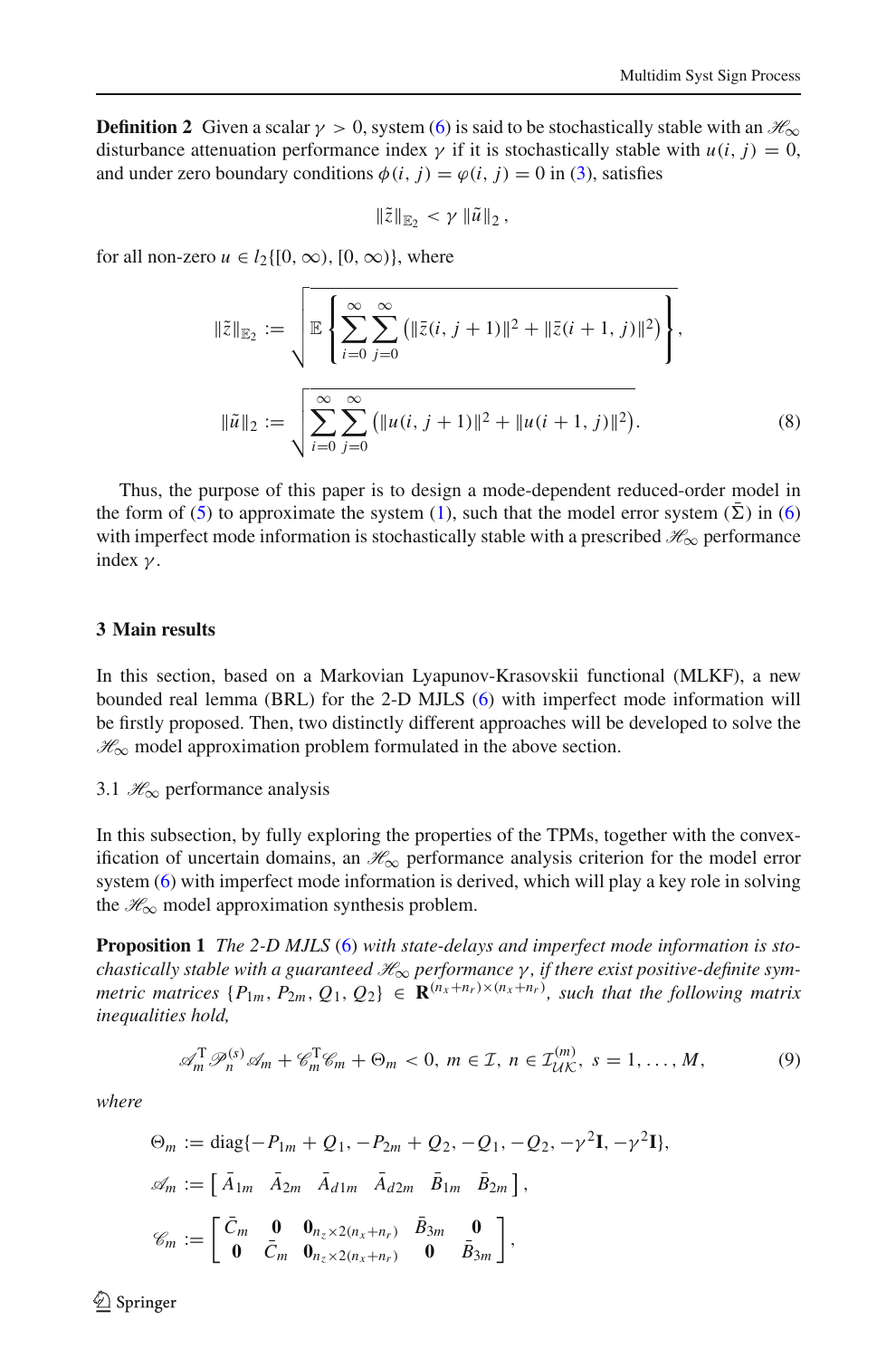$$
\mathscr{P}_n^{(s)} := \sum_{n \in \mathcal{I}_{\mathcal{K}}^{(m)}} \pi_{mn}(P_{1n} + P_{2n}) + \sum_{n \in \mathcal{I}_{\mathcal{U}\mathcal{C}}^{(m)}} \tilde{\pi}_{mn}^{(s)}(P_{1n} + P_{2n}) + \pi_{\mathcal{U}\mathcal{K}}^{(ms)} \underbrace{(P_{1n} + P_{2n})}_{n \in \mathcal{I}_{\mathcal{U}\mathcal{K}}^{(m)}}.
$$
\n
$$
\pi_{\mathcal{U}\mathcal{K}}^{(ms)} := 1 - \sum_{m \in \mathcal{I}_{\mathcal{U}}^{(m)}} \pi_{mn} - \sum_{m \in \mathcal{I}_{\mathcal{U}\mathcal{K}}^{(s)}} \tilde{\pi}_{mn}^{(s)}.
$$
\n(10)

*Proof* Consider the following MLKF for the 2-D MJLS [\(6\)](#page-4-1),

 $n ∈ \mathcal{I}_{\mathcal{U}\mathcal{C}}^{(m)}$ 

 $n∈\mathcal{I}_\mathcal{K}^{(m)}$ 

$$
V(i, j) := \sum_{k=1}^{2} V_k(\bar{x}(i, j+1), r(i, j+1)) + \sum_{k=3}^{4} V_k(\bar{x}(i+1, j), r(i+1, j)), \quad (11)
$$

<span id="page-6-0"></span>where

$$
V_1(\bar{x}(i, j+1), r(i, j+1)) := \bar{x}^T(i, j+1)P_1(r(i, j+1))\bar{x}(i, j+1),
$$
  
\n
$$
V_2(\bar{x}(i, j+1), r(i, j+1)) := \sum_{k=i-d_1}^{i-1} \bar{x}^T(k, j+1)Q_1\bar{x}(k, j+1),
$$
  
\n
$$
V_3(\bar{x}(i+1, j), r(i+1, j)) := \bar{x}^T(i+1, j)P_2(r(i+1, j))\bar{x}(i+1, j),
$$
  
\n
$$
V_4(\bar{x}(i+1, j), r(i+1, j)) := \sum_{k=j-d_2}^{j-1} \bar{x}^T(i+1, k)Q_2\bar{x}(i+1, k).
$$
 (12)

<span id="page-6-2"></span>Then, based on the MLKF defined in [\(11\)](#page-6-0), it is known that the following condition

$$
\Omega := \Delta V(i, j) + \|\tilde{z}\|_{\mathbb{E}_2}^2 - \gamma^2 \|\tilde{u}\|_2^2 < 0,
$$
\n(13)

where

$$
\Delta V(i, j) := \mathbb{E} \left\{ \sum_{k=1}^{2} V_k(\bar{x}(i+1, j+1), r(i+1, j+1)) | \bar{x}(i, j+1), r(i, j+1) = m \right\}
$$
  
+ 
$$
\mathbb{E} \left\{ \sum_{k=3}^{4} V_k(\bar{x}(i+1, j+1), r(i+1, j+1)) | \bar{x}(i+1, j), r(i+1, j) = m \right\}
$$
  
- 
$$
\sum_{k=1}^{2} V_k(\bar{x}(i, j+1), r(i, j+1)) - \sum_{k=3}^{4} V_k(\bar{x}(i+1, j), r(i+1, j)),
$$

and  $\|\tilde{z}\|_{\mathbb{E}_2}$  and  $\|\tilde{u}\|_2$  are defined in [\(8\)](#page-5-0), guarantees that the 2-D model error system [\(6\)](#page-4-1) is stochastically stable with an  $\mathcal{H}_{\infty}$  performance  $\gamma$  under zero boundary conditions for any nonzero *u*(*i*, *j*) ∈ *l*<sub>2</sub>{[0, ∞), [0, ∞)}.

Taking the time difference of  $V(i, j)$  along the trajectories of 2-D system in [\(6\)](#page-4-1), yields

<span id="page-6-1"></span>
$$
\Delta V_1 := \mathbb{E}[V_1(\bar{x}(i+1, j+1), r(i+1, j+1)) | \bar{x}(i, j+1), r(i, j+1) = m]
$$
  
-  $V_1(\bar{x}(i, j+1), r(i, j+1))$   
=  $\bar{x}^T(i+1, j+1) \left( \sum_{n \in \mathcal{I}} \pi_{mn} P_{1n} \right) \bar{x}(i+1, j+1) - \bar{x}^T(i, j+1) P_{1m} \bar{x}(i, j+1)$ 

 $\hat{2}$  Springer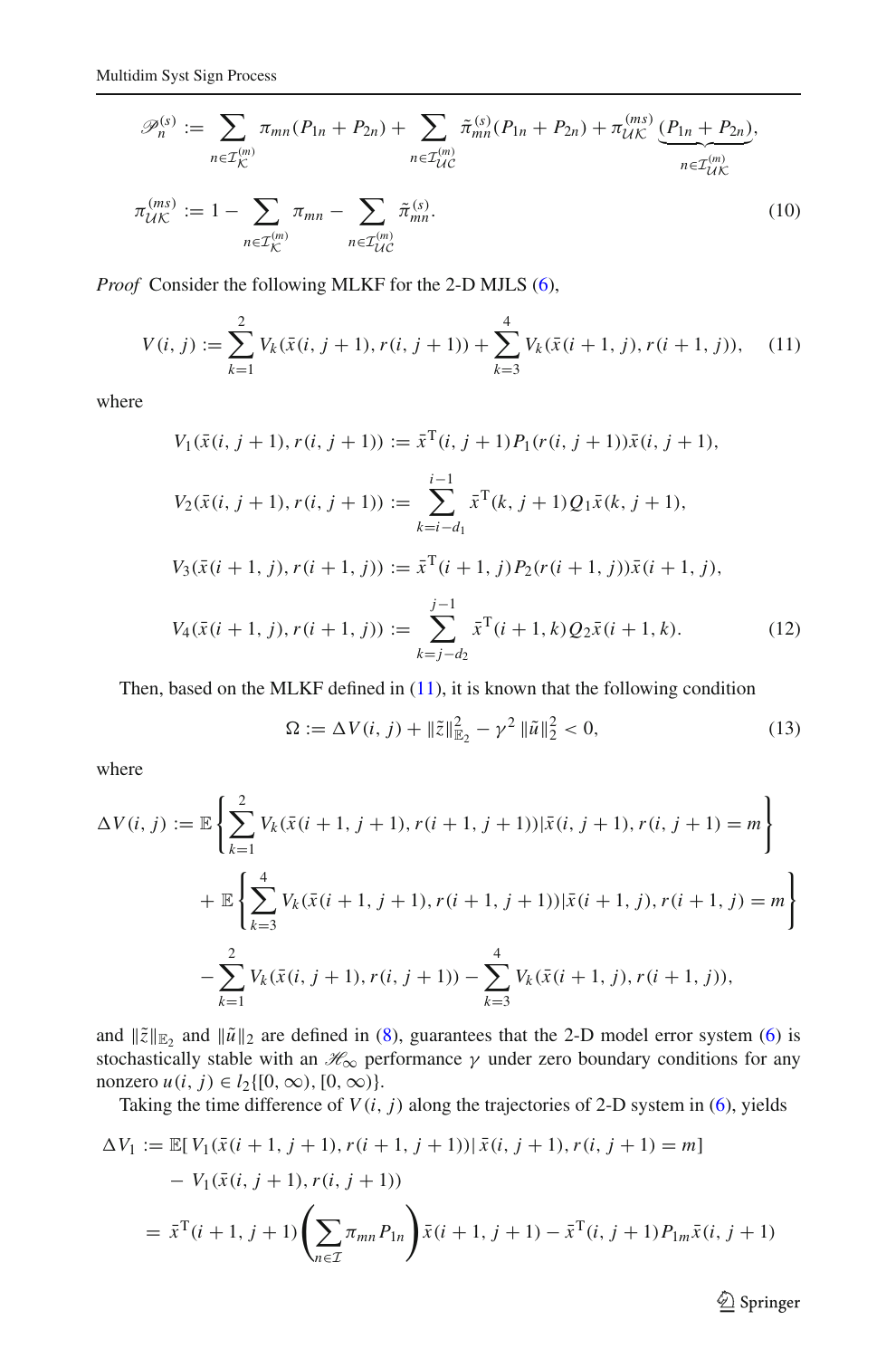$$
= \bar{x}^{T}(i+1, j+1) \left( \sum_{n \in \mathcal{I}_{LC}} \pi_{mn} P_{1n} + \sum_{n \in \mathcal{I}_{UC}} \left( \sum_{s=1}^{M} \alpha_{s} \tilde{\pi}_{mn}^{(s)} \right) P_{1n} + \sum_{n \in \mathcal{I}_{UL}} \hat{\pi}_{mn} P_{1n} \right)
$$
  
\n
$$
\times \bar{x}(i+1, j+1) - \bar{x}^{T}(i, j+1) P_{1m} \bar{x}(i, j+1), \qquad (14)
$$
  
\n
$$
\Delta V_{2} := \mathbb{E}[V_{2}(\bar{x}(i+1, j+1), r(i+1, j+1)) | \bar{x}(i, j+1), r(i, j+1) = m]
$$
  
\n
$$
- V_{2}(\bar{x}(i, j+1), r(i, j+1))
$$
  
\n
$$
= \bar{x}^{T}(i, j+1) Q_{1} \bar{x}(i, j+1) - \bar{x}^{T}(i-d_{1}, j+1) Q_{1} \bar{x}(i-d_{1}, j+1), \qquad (15)
$$
  
\n
$$
\Delta V_{3} := \mathbb{E}[V_{3}(\bar{x}(i+1, j+1), r(i+1, j+1)) | \bar{x}(i+1, j), r(i+1, j) = m]
$$
  
\n
$$
-V_{3}(\bar{x}(i+1, j), r(i+1, j))
$$
  
\n
$$
= \bar{x}^{T}(i+1, j+1) \left( \sum_{n \in \mathcal{I}} \pi_{mn} P_{2n} \right) \bar{x}(i+1, j+1) - \bar{x}^{T}(i+1, j) P_{2m} \bar{x}(i+1, j)
$$
  
\n
$$
= \bar{x}^{T}(i+1, j+1) \left( \sum_{n \in \mathcal{I}_{LC}} \pi_{mn} P_{2n} + \sum_{n \in \mathcal{I}_{UC}} \left( \sum_{s=1}^{M} \alpha_{s} \tilde{\pi}_{mn}^{(s)} \right) P_{2n} + \sum_{n \in \mathcal{I}_{UL}} \hat{\pi}_{mn} P_{2n} \right)
$$
  
\n
$$
\times \bar{x}(i+1, j+1) - \bar{x}^{T}(i+1, j) P_{2m} \bar{x}(i+1, j), \
$$

$$
= \bar{x}^{\mathrm{T}}(i+1,j)Q_{2}\bar{x}(i+1,j) - \bar{x}^{\mathrm{T}}(i+1,j-d_{2})Q_{2}\bar{x}(i+1,j-d_{2}). \tag{17}
$$

Therefore, based on the MLKF defined in [\(11\)](#page-6-0), together with consideration of [\(6\)](#page-4-1) and  $(14)$ – $(17)$ , we have,

$$
\Omega = \varsigma^{\mathrm{T}}(i,j) \left[ \mathcal{A}_{m}^{\mathrm{T}} \left( \bar{\mathcal{P}}_{1n} + \bar{\mathcal{P}}_{2n} \right) \mathcal{A}_{m} + \mathcal{C}_{m}^{\mathrm{T}} \mathcal{C}_{m} + \Theta_{m} \right] \varsigma(i,j), \ m, n \in \mathcal{I}, \tag{18}
$$

<span id="page-7-0"></span>where

$$
\zeta(i, j) := [\bar{x}^{T}(i, j + 1) \ \bar{x}^{T}(i + 1, j) \ \bar{x}^{T}(i - d_{1}, j + 1)
$$
\n
$$
\bar{x}^{T}(i + 1, j - d_{2}) \ u^{T}(i, j + 1) \ u^{T}(i + 1, j)]^{T},
$$
\n
$$
\Theta_{m} := \text{diag}\{-P_{1m} + Q_{1}, -P_{2m} + Q_{2}, -Q_{1}, -Q_{2}, -\gamma^{2}\mathbf{I}, -\gamma^{2}\mathbf{I}\},
$$
\n
$$
\mathscr{A}_{m} := [\ \bar{A}_{1m} \ \bar{A}_{2m} \ \bar{A}_{d1m} \ \bar{A}_{d2m} \ \bar{B}_{1m} \ \bar{B}_{2m}],
$$
\n
$$
\mathscr{C}_{m} := [\ \bar{C}_{m} \ \mathbf{0} \ \mathbf{0}_{n_{z} \times 2(n_{x} + n_{r})} \ \bar{B}_{3m} \ \mathbf{0} \ \mathbf{0} \ \bar{B}_{3m}],
$$
\n
$$
\bar{\mathscr{P}}_{ln} := \sum_{n \in \mathcal{I}_{K}^{(m)}} \pi_{mn} P_{ln} + \sum_{n \in \mathcal{I}_{U}^{(m)}} \left( \sum_{s=1}^{M} \alpha_{s} \tilde{\pi}_{mn}^{(s)} \right) P_{ln} + \sum_{n \in \mathcal{I}_{UK}^{(m)}} \hat{\pi}_{mn} P_{ln}, \ l = 1, 2. \tag{19}
$$

 $\underline{\textcircled{\tiny 2}}$  Springer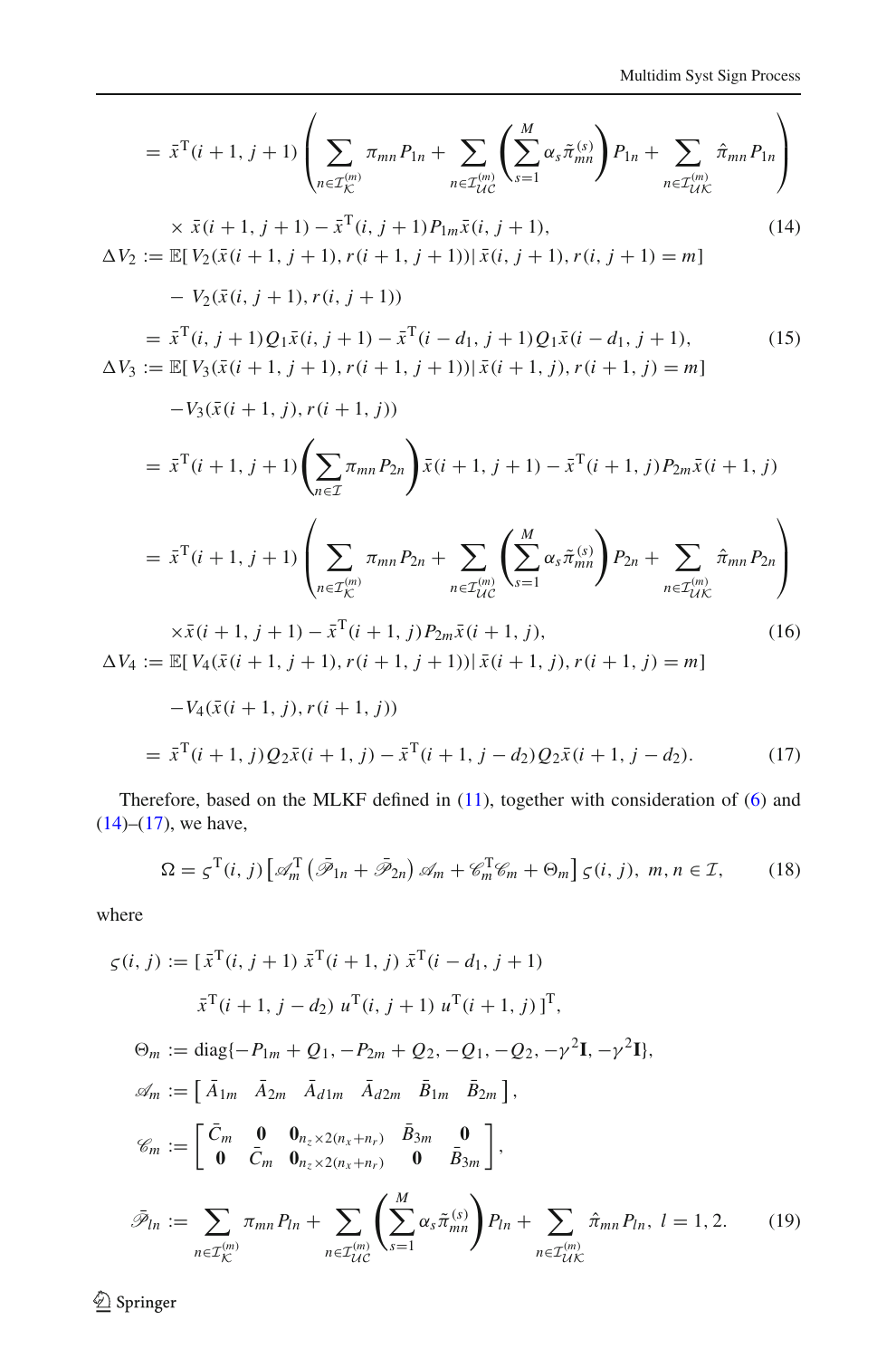<span id="page-8-0"></span>Considering the fact that  $0 \le \alpha_s \le 1$ ,  $\sum_{s=1}^{M} \alpha_s = 1$ , and  $0 \le \frac{\hat{\pi}_{mn}}{\pi_{UK}^{(ms)}}$  $\leq 1, \sum_{n \in \mathcal{I}_{\mathcal{U}}^{(m)}}$  $\frac{\hat{\pi}_{mn}}{\pi_{\mathcal{U}\mathcal{K}}^{(ms)}}$  $= 1$ , [\(18\)](#page-7-0) can be rewritten as,

$$
\Omega = \sum_{s=1}^{M} \alpha_s \sum_{n \in \mathcal{I}_{UK}^{(m)}} \frac{\hat{\pi}_{mn}}{\pi_{UK}^{(ms)}} \left[ \varsigma^{\mathrm{T}}(i,j) \left[ \mathcal{A}_m^{\mathrm{T}} \mathcal{P}_n^{(s)} \mathcal{A}_m + \mathcal{C}_m^{\mathrm{T}} \mathcal{C}_m + \Theta_m \right] \varsigma(i,j) \right],
$$
  
\n
$$
m \in \mathcal{I}, n \in \mathcal{I}_{UK}^{(m)}, s = 1, ..., M,
$$
\n(20)

where

$$
\mathcal{P}_n^{(s)} := \sum_{n \in \mathcal{I}_{\mathcal{K}}^{(m)}} \pi_{mn}(P_{1n} + P_{2n}) + \sum_{n \in \mathcal{I}_{\mathcal{U}\mathcal{C}}^{(m)}} \tilde{\pi}_{mn}^{(s)}(P_{1n} + P_{2n}) + \pi_{\mathcal{U}\mathcal{K}}^{(ms)} \underbrace{(P_{1n} + P_{2n})}_{n \in \mathcal{I}_{\mathcal{U}\mathcal{K}}^{(m)}}.
$$
\n
$$
\pi_{\mathcal{U}\mathcal{K}}^{(ms)} := 1 - \sum_{n \in \mathcal{I}_{\mathcal{K}}^{(m)}} \pi_{mn} - \sum_{n \in \mathcal{I}_{\mathcal{U}\mathcal{C}}^{(m)}} \tilde{\pi}_{mn}^{(s)}.
$$
\n(21)

According to [\(20\)](#page-8-0), it is easy to see that [\(13\)](#page-6-2) holds if and only if  $\forall s = 1, \ldots, M$ ,

$$
\varsigma^{\mathrm{T}}(i,j)\left[\mathscr{A}_{m}^{\mathrm{T}}\mathscr{P}_{n}^{(s)}\mathscr{A}_{m}+\mathscr{C}_{m}^{\mathrm{T}}\mathscr{C}_{m}+\Theta_{m}\right]\varsigma(i,j)<0,\;m\in\mathcal{I},\;n\in\mathcal{I}_{\mathcal{U}\mathcal{K}}^{(m)},\tag{22}
$$

which is implied by the condition  $(9)$ . This completes the proof.

*Remark 1* By fully utilizing the properties of TPMs, together with the convexification of uncertain domains, a new  $\mathcal{H}_{\infty}$  performance analysis criterion has been derived for the 2-D MJLS [\(6\)](#page-4-1) with state-delays and imperfect mode information in Proposition [1.](#page-5-2) It is noted that the conditions given in [\(9\)](#page-5-1) are nonconvex due to the presence of product terms between the Lyapunov matrices and system matrices, which brings some troubles in the solutions of model approximation synthesis problem. By applying some decoupling techniques, in the following, two distinctly different approaches to solve the *H*∞ model approximation problem will be developed.

3.2 Model approximation via convex linearisation approach

In this subsection, via a linearisation procedure, a unified framework for the solvability of the *H*∞ model approximation problem will be proposed. It will be shown that the parametrised representations of the approximation model gains can be constructed in terms of the feasible solutions to a set of strict LMIs.

<span id="page-8-2"></span>**Theorem 1** *Consider the 2-D MJLS* [\(1\)](#page-2-0) *with state-delays and imperfect mode information, and the approximation model in the form of* [\(5\)](#page-4-0)*. The model error system in* [\(6\)](#page-4-1) *is stochastically stable with an H*∞ *performance* γ *, if there exist positive-definite symmetric matrices*  $\{P_{1m}, P_{2m}, Q_1, Q_2\} \in \mathbf{R}^{(n_x+n_r)\times(n_x+n_r)}$ , and matrices  $G_{m(1)} \in \mathbf{R}^{n_x \times n_x}$ ,  $G_{m(3)} \in \mathbf{R}^{n_r \times n_x}$ ,  ${G_{m(2)}, \bar{A}_{r1m}, \bar{A}_{r2m}, \bar{A}_{rd1m}, \bar{A}_{rd2m}} \in \mathbf{R}^{n_r \times n_r}, {\bar{B}_{r1m}, \bar{B}_{r2m}} \in \mathbf{R}^{n_r \times n_u}, C_{rm} \in \mathbf{R}^{n_z \times n_r}, and$  $B_{r3m} \in \mathbb{R}^{n_z \times n_u}$ ,  $m \in \mathcal{I}$ , such that the following LMIs hold,

<span id="page-8-1"></span>
$$
\begin{bmatrix}\n\mathscr{P}_n^{(s)} - \text{Sym}\{G_m\} & \mathbf{0} & \bar{\mathscr{A}}_m \\
\ast & -\mathbf{I} & \mathscr{C}_m \\
\ast & \ast & \Theta_m\n\end{bmatrix} < 0, \ m \in \mathcal{I}, \ n \in \mathcal{I}_{\mathcal{U}\mathcal{K}}^{(m)}, \ s = 1, \dots, M,\tag{23}
$$

 $\circled{2}$  Springer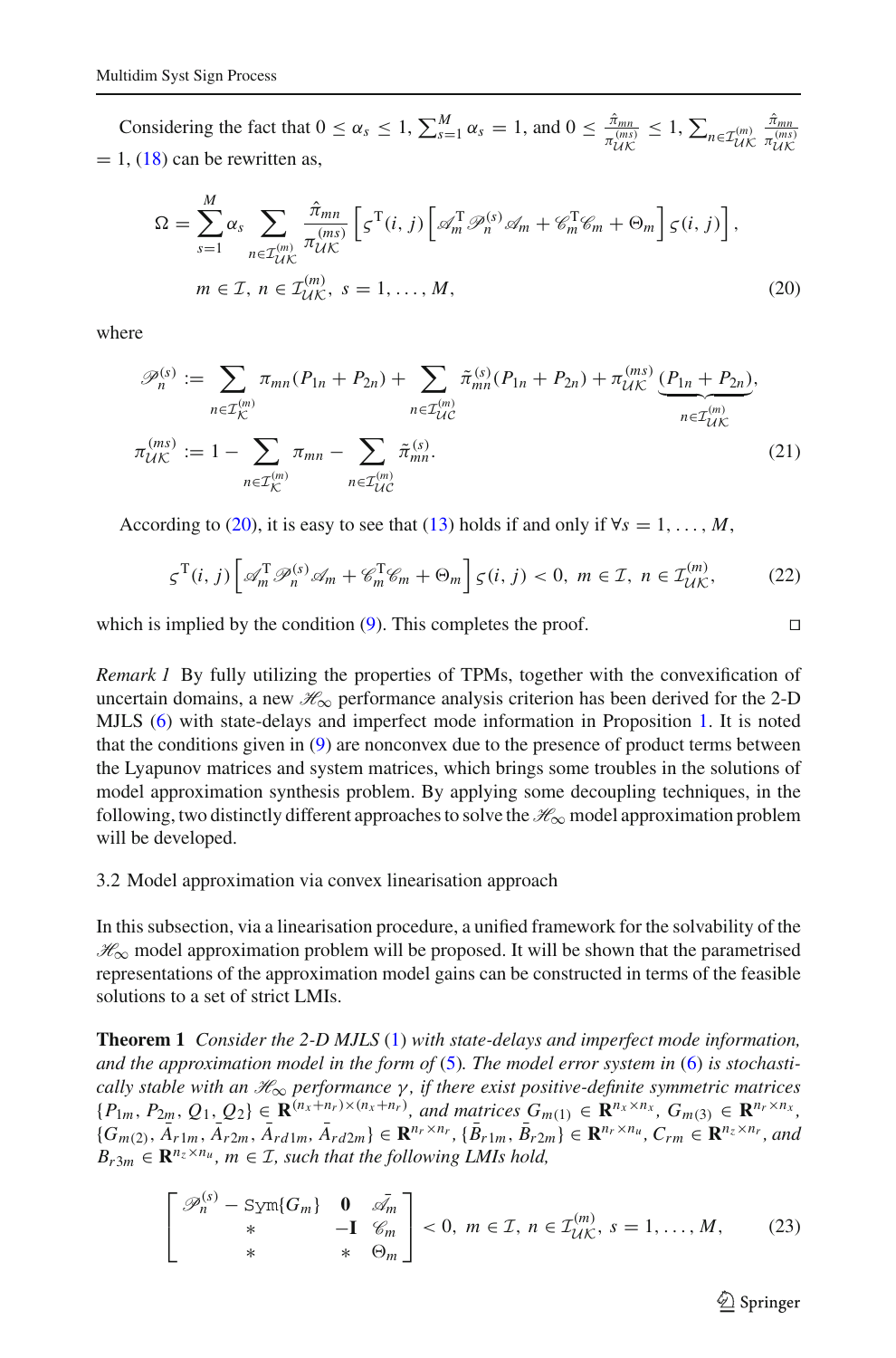*where*

$$
\Theta_m := \text{diag}\{-P_{1m} + Q_1, -P_{2m} + Q_2, -Q_1, -Q_2, -\gamma^2 \mathbf{I}, -\gamma^2 \mathbf{I}\},
$$
\n
$$
\vec{\mathcal{A}}_m := [\ \vec{A}_{1m} \ \vec{A}_{2m} \ \vec{A}_{d1m} \ \vec{A}_{d2m} \ \vec{B}_{1m} \ \vec{B}_{2m} \],
$$
\n
$$
\mathcal{C}_m := [\ \vec{C}_m \ \mathbf{0} \ \mathbf{0}_{n_z \times 2(n_x + n_r)} \ \vec{B}_{3m} \ \mathbf{0} \ \mathbf{0} \ \vec{B}_{3m} \],
$$
\n
$$
G_m := [\ \vec{C}_m \ \mathbf{0} \ \mathbf{0}_{n_z \times 2(n_x + n_r)} \ \mathbf{0} \ \vec{B}_{3m} \ \mathbf{0} \ \mathbf{0} \ \mathbf{0} \ \mathbf{0} \],
$$
\n
$$
\vec{A}_{1m} := [\ \vec{C}_{m(1)} \ \mathbf{H} \ \mathbf{G}_{m(2)} \ \mathbf{G}_{m(2)} \ \mathbf{G}_{m(2)} \ \mathbf{H} := [\ \mathbf{0}_{(n_x - n_r) \times n_r} \ \mathbf{G}_{m(3)} \ \mathbf{A}_{2m} \ \mathbf{A}_{r2m} \ \mathbf{A}_{r2m} \],
$$
\n
$$
\vec{\mathcal{A}}_{1m} := [\ \vec{C}_{m(1)} \mathbf{A}_{1m} \ \vec{A}_{r1m} \ \mathbf{H} \ \vec{A}_{r1m} \ \mathbf{G}_{m(3)} \mathbf{A}_{2m} := [\ \vec{C}_{m(1)} \mathbf{A}_{d2m} \ \vec{A}_{r2m} \ \mathbf{A}_{r2m} \ \mathbf{G}_{m(3)} \mathbf{A}_{d1m} \ \vec{A}_{r1m} \ \mathbf{G}_{m(3)} \mathbf{A}_{d1m} \ \vec{A}_{r1m} \ \mathbf{G}_{m(3)} \mathbf{A}_{d1m} \ \vec{A}_{r1m} \ \mathbf{G}_{m(3)} \mathbf{B}_{1m} + \vec{B}_{r1m} \ \mathbf{G}_{m(3)} \mathbf{B}_{1m} + \vec{B}_{r1m} \ \mathbf{G}_{m(3)} \mathbf{B}_{2m
$$

with  $\bar{C}_m$ ,  $\bar{B}_{3m}$ , and  $\pi_{l/K}^{(ms)}$  defined in [\(7\)](#page-4-3) and [\(10\)](#page-5-3), respectively.<br>Moreover, if the above conditions have a set of feasible solutions ( $P_{1m}$ ,  $P_{2m}$ ,  $Q_1$ ,  $Q_2$ ,  $G_{m(1)}, G_{m(2)}, G_{m(3)}, \bar{A}_{r1m}, \bar{A}_{r2m}, \bar{A}_{rd1m}, \bar{A}_{rd2m}, \bar{B}_{r1m}, \bar{B}_{r2m}, C_{rm}, B_{r3m})$ , then an admis*sible nr-order approximation model in the form of* [\(5\)](#page-4-0) *can be constructed as,*

$$
A_{r1m} = G_{m(2)}^{-1} \bar{A}_{r1m}, A_{r2m} = G_{m(2)}^{-1} \bar{A}_{r2m}, A_{rd1m} = G_{m(2)}^{-1} \bar{A}_{rd1m},
$$
  

$$
A_{rd2m} = G_{m(2)}^{-1} \bar{A}_{rd2m}, B_{r1m} = G_{m(2)}^{-1} \bar{B}_{r1m}, B_{r2m} = G_{m(2)}^{-1} \bar{B}_{r2m},
$$
 (25)

<span id="page-9-2"></span>*and*  $C_{rm}$  *and*  $B_{r3m}$  *can be obtained directly from* [\(23\)](#page-8-1)*.* 

<span id="page-9-0"></span>*Proof* By Schur complement, [\(9\)](#page-5-1) is equivalent to

$$
\begin{bmatrix} -\left(\mathcal{P}_n^{(s)}\right)^{-1} & \mathbf{0} & \mathcal{A}_m \\ \ast & -\mathbf{I} & \mathcal{C}_m \\ \ast & \ast & \Theta_m \end{bmatrix} < 0, \ m \in \mathcal{I}, \ n \in \mathcal{I}_{\mathcal{U}\mathcal{K}}^{(m)}, \ s = 1, \dots, M,\tag{26}
$$

where  $\mathscr{A}_m$ ,  $\mathscr{C}_m$ ,  $\mathscr{P}_n^{(s)}$  and  $\Theta_m$  are defined in [\(10\)](#page-5-3).

Performing a congruent transformation to [\(26\)](#page-9-0) by diag{ $G_m$ ,  $I_{2n_z}$ ,  $I_{(4n_x+4n_r+2n_u)}$ }, it follows from

$$
\left(\mathcal{P}_n^{(s)} - G_m\right)^{\mathrm{T}} \left(\mathcal{P}_n^{(s)}\right)^{-1} \left(\mathcal{P}_n^{(s)} - G_m\right) \ge 0,\tag{27}
$$

<span id="page-9-1"></span>that

$$
-G_m^{\mathrm{T}}\left(\mathcal{P}_n^{(s)}\right)^{-1}G_m \leq \mathcal{P}_n^{(s)} - G_m - G_m^{\mathrm{T}}.
$$
 (28)

 $\bigcirc$  Springer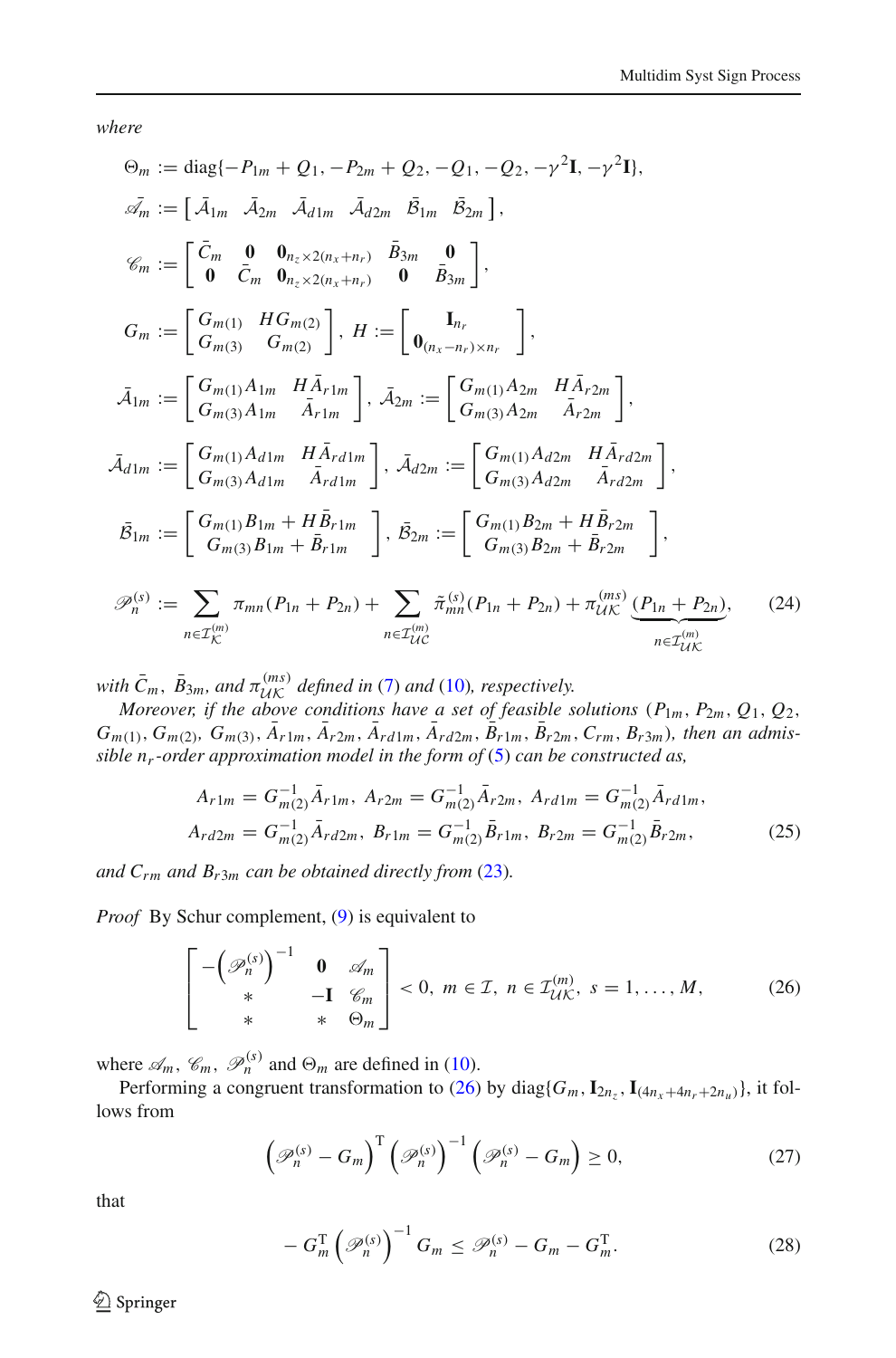<span id="page-10-2"></span>Based on [\(28\)](#page-9-1), we have that the following inequality implies [\(26\)](#page-9-0),

$$
\begin{bmatrix}\n\mathscr{P}_n^{(s)} - \text{Sym}\{\mathbf{G}_m\} & \mathbf{0} & G_m \mathscr{A}_m \\
\ast & -\mathbf{I} & \mathscr{C}_m \\
\ast & \ast & \Theta_m\n\end{bmatrix} < 0, \ m \in \mathcal{I}, \ n \in \mathcal{I}_{\mathcal{U}\mathcal{K}}^{(m)}, \ s = 1, \dots, M. \tag{29}
$$

For simplicity in the model approximation synthesis procedure, we first specify the slack variables as,

$$
G_m = \begin{bmatrix} G_{m(1)} & H G_{(2)} \\ G_{m(3)} & G_{(4)} \end{bmatrix}, m \in \mathcal{I},
$$
 (30)

<span id="page-10-0"></span>where  $H := \left[\mathbf{I}_{n_r} \mathbf{0}_{n_r \times (n_x - n_r)}\right]^T$ ,  $G_{m(1)} \in \mathbf{R}^{n_x \times n_x}$ ,  $G_{m(3)} \in \mathbf{R}^{n_r \times n_x}$ , and  $\{G_{(2)}, G_{(4)}\}$  ∈  $\mathbb{R}^{n_r \times n_r}$ . Then, for matrix inequality linearisation purpose, similar to [Zhang and Boukas](#page-21-2) [\(2009](#page-21-2)); [Gao et al.](#page-20-23) [\(2006](#page-20-23)), performing a congruent transformation to

$$
\begin{bmatrix}\nG_{m(1)} + G_{m(1)}^{\mathrm{T}} & HG_{(2)} + G_{m(3)}^{\mathrm{T}} \\
\ast & G_{(4)} + G_{(4)}^{\mathrm{T}}\n\end{bmatrix}\n\tag{31}
$$

by diag  $\left\{ \mathbf{I}_{n_{x}}, G_{(2)}G_{(4)}^{-1} \right\}$  yields,

$$
\begin{bmatrix}\nG_{m(1)} + G_{m(1)}^{\mathrm{T}} & H G_{(2)} G_{(4)}^{-\mathrm{T}} G_{(2)}^{\mathrm{T}} + G_{m(3)}^{\mathrm{T}} G_{(4)}^{-\mathrm{T}} G_{(2)}^{\mathrm{T}} \\
& \ast & G_{(2)} G_{(4)}^{-\mathrm{T}} G_{(2)}^{\mathrm{T}} + G_{(2)} G_{(4)}^{-1} G_{(2)}^{\mathrm{T}} \\
& \vdots = \begin{bmatrix}\nG_{m(1)} + G_{m(1)}^{\mathrm{T}} & H \underline{\bar{G}}_{(2)} + \bar{G}_{m(3)}^{\mathrm{T}} \\
& \ast & \underline{\bar{G}}_{(2)} + \bar{G}_{(2)}^{\mathrm{T}}\n\end{bmatrix} .\n\end{bmatrix}.
$$
\n(32)

Thus, instead of [\(30\)](#page-10-0), one can directly specify the matrix *Gm* of the following form *without loss of generality*,

$$
G_m = \begin{bmatrix} G_{m(1)} & H G_{m(2)} \\ G_{m(3)} & G_{m(2)} \end{bmatrix}, m \in \mathcal{I}.
$$
 (33)

<span id="page-10-3"></span><span id="page-10-1"></span>It is noted that in this way the matrix variable  $G_{m(2)}$  can be absorbed by the approximation model gain variables  $A_{r1m}$ ,  $A_{r2m}$ ,  $A_{rd1m}$ ,  $A_{rd2m}$ ,  $B_{r1m}$  and  $B_{r2m}$  by introducing

$$
\bar{A}_{r1m} := G_{m(2)}A_{r1m}, \ \bar{A}_{r2m} := G_{m(2)}A_{r2m}, \ \bar{A}_{rd1m} := G_{m(2)}A_{rd1m}, \bar{A}_{rd2m} := G_{m(2)}A_{rd2m}, \ \bar{B}_{r1m} := G_{m(2)}B_{r1m}, \ \bar{B}_{r2m} := G_{m(2)}B_{r2m}.
$$
\n(34)

This feature enables one to make no congruent transformation to the original matrix inequality and all the slack variables can be set as Markovian switching.

Then, by substituting the matrix  $G_m$  defined in [\(33\)](#page-10-1) into [\(29\)](#page-10-2), together with consideration of [\(34\)](#page-10-3), one readily obtains [\(23\)](#page-8-1).

On the other hand, the condition in [\(23\)](#page-8-1) implies that  $-G_{m(2)} - G_{m(2)}^T < 0$ , which means that  $G_{m(2)}$  is nonsingular. Then, the approximation model gains can be constructed by [\(25\)](#page-9-2). The proof is thus completed.

*Remark* 2 Theorem [1](#page-8-2) provides a sufficient condition on the feasibility of  $\mathcal{H}_{\infty}$  model approximation synthesis problem for the 2-D MJLSs with state-delays and imperfect mode information. A desired approximation model can be determined by solving the following convex optimization problem.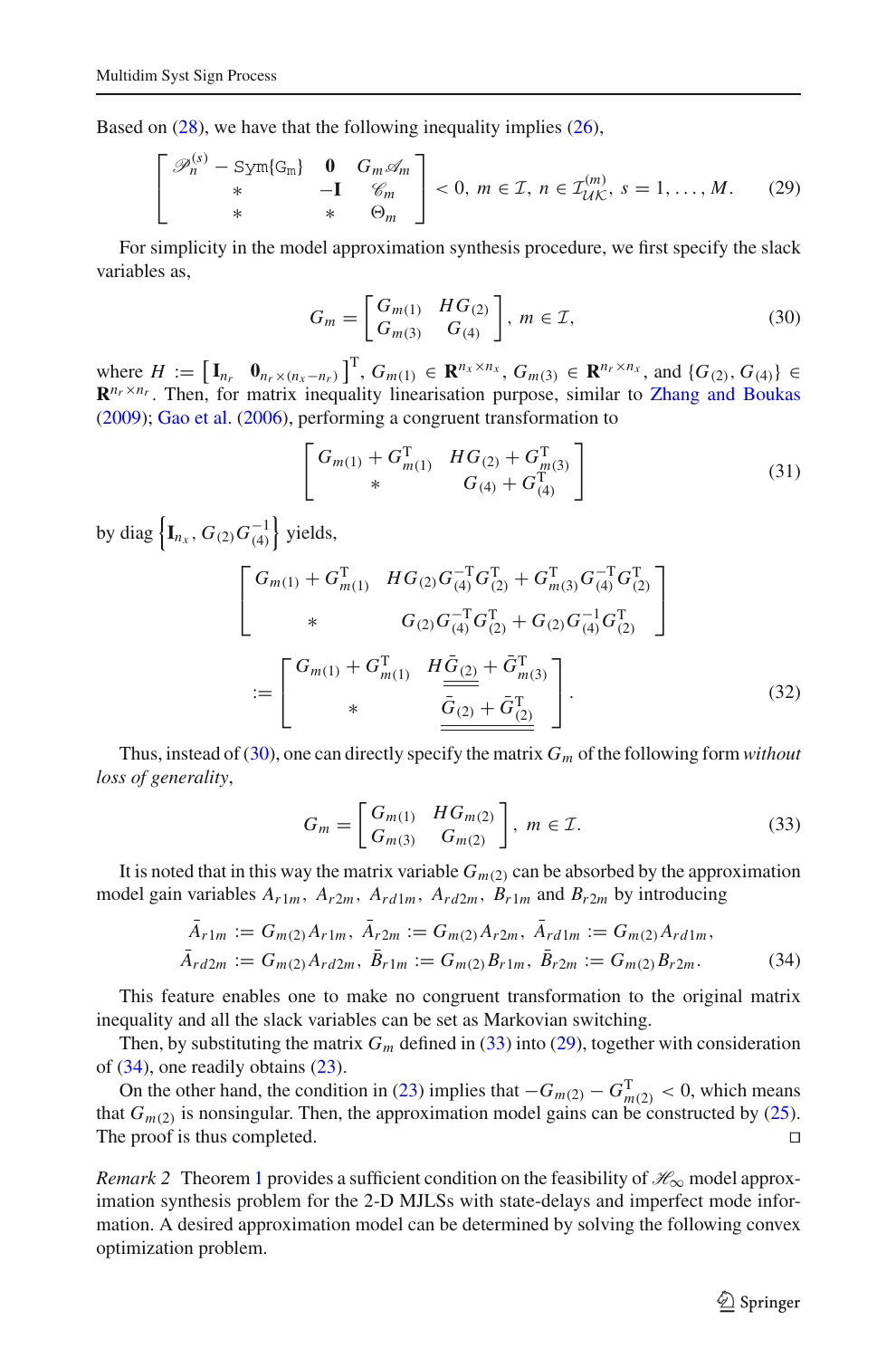#### **Problem MALA (model approximation via linearisation approach)**

Minimize γ subject to [\(23\)](#page-8-1) for  $P_{1m}$ ,  $P_{2m}$ ,  $Q_1$ ,  $Q_2$ ,  $G_{m(1)}$ ,  $G_{m(2)}$ ,  $G_{m(3)}$ ,  $A_{r1m}$ ,  $A_{r2m}$ ,  $A_{rd1m}$ ,  $A_{rd2m}$ ,  $B_{r1m}$ ,  $B_{r2m}$ ,  $C_{rm}$ ,  $B_{r3m}$ ,  $m \in \mathcal{I}$ .

It is noted that in order to obtain the strict LMIs-based conditions in Theorem[1,](#page-8-2) a relaxation matrix *H* is imposed in the slack variable  $G_m$ ,  $m \in \mathcal{I}$ . This structural constraint unavoidably brings some degree of design conservatism. To reduce the design conservatism, in the following subsection, we will resort to an iterative approach to solve the model approximation problem.

3.3 Model approximation via iterative approach

As stated in the previous subsection, the design conservatism of Theorem [1](#page-8-2) is mainly induced by a structural constraint on the slack matrices. Another approach to the model approximation synthesis depends heavily upon the celebrated elimination/projection lemma, which casts the model approximation problem into some LMI conditions plus equality constraints [Wu et al.](#page-20-22) [\(2006](#page-20-22)); [Wu and Zheng](#page-20-24) [\(2009\)](#page-20-24). However, it is worth pointing out that due to the imperfect mode information in 2-D MJLSs, the indices  $m \in \mathcal{I}, n \in \mathcal{I}_{\mathcal{U}\mathcal{K}}^{(m)}$ , and  $s = 1, 2, ..., M$  are simultaneously involved in  $(9)$  in Proposition [1.](#page-5-2) [Thus,](#page-20-22) [the](#page-20-22) [so-called](#page-20-22) [projection](#page-20-22) [approach](#page-20-22) Wu et al. [\(2006\)](#page-20-22); [Wu and Zheng](#page-20-24) [\(2009](#page-20-24)) can not be utilized to derive the approximation model gains in [\(9\)](#page-5-1). In other words, for the 2-D MJLS in [\(1\)](#page-2-0) with imperfect mode information, the appr[oximation](#page-20-22) [model](#page-20-22)  $(5)$  [can](#page-20-22) [not](#page-20-22) [be](#page-20-22) [obtained](#page-20-22) [by](#page-20-22) [the](#page-20-22) [projection](#page-20-22) [approach](#page-20-22) [as](#page-20-22) [proposed](#page-20-22) [in](#page-20-22) Wu et al. [\(2006](#page-20-22)); [Wu and Zheng](#page-20-24) [\(2009](#page-20-24)). Alternatively, in this subsection we may resort to a direct approach to separate the Lyapunov matrices from the system matrices. The result is summarized in the following theorem.

<span id="page-11-2"></span>**Theorem 2** *Consider the 2-D MJLS* [\(1\)](#page-2-0) *with state-delays and imperfect mode information, and the approximation model in the form of* [\(5\)](#page-4-0)*. The model error system in* [\(6\)](#page-4-1) *is stochastically stable with an H*∞ *performance* γ *, if there exist positive-definite symmetric matrices*  $\{P_{1m}, P_{2m}, Q_1, Q_2, X_m\} \in \mathbf{R}^{(n_x+n_r)\times(n_x+n_r)}$ , and matrices  $\{A_{r1m}, A_{r2m}, A_{rd1m}, A_{rd2m}\} \in$  $\mathbf{R}^{n_r \times n_r}$ ,  $\{B_{r1m}, B_{r2m}\}\in \mathbf{R}^{n_r \times n_u}$ ,  $C_{rm} \in \mathbf{R}^{n_z \times n_r}$ , and  $B_{r3m} \in \mathbf{R}^{n_z \times n_u}$ ,  $m \in \mathcal{I}$ , such that

$$
\begin{bmatrix}\n\mathcal{X}_n^{(m)} & \mathbf{0} & F_m^{(s)} \mathcal{A}_m \\
\ast & -\mathbf{I} & \mathcal{C}_m \\
\ast & \ast & \Theta_m\n\end{bmatrix} < 0, \ n \in \mathcal{I}_{\mathcal{U}\mathcal{K}}^{(m)}, \ s = 1, \dots, M,\tag{35}
$$

$$
(P_{1m} + P_{2m})X_m = \mathbf{I}, \ m \in \mathcal{I}, \tag{36}
$$

<span id="page-11-1"></span>*where*

<span id="page-11-0"></span>
$$
\mathcal{X}_n^{(m)} := \text{diag}\{X_{\mathcal{K}_{1_{(m)}}}, \dots, X_{\mathcal{K}_{t_{(m)}}}, X_{\mathcal{U}_{1_{(m)}}}, \dots, X_{\mathcal{U}_{v_{(m)}}}, X_n\},\
$$
\n
$$
F_m^{(s)} := \left[\sqrt{\pi_{m\mathcal{K}_{1_{(m)}}}}\mathbf{I}, \dots, \sqrt{\pi_{m\mathcal{K}_{t_{(m)}}}}\mathbf{I}, \sqrt{\pi_{m\mathcal{U}_{1_{(m)}}}}\mathbf{I}, \dots, \sqrt{\pi_{m\mathcal{U}_{v_{(m)}}}}\mathbf{I}, \sqrt{\pi_{\mathcal{U}\mathcal{K}}^{(m)}}\mathbf{I}\right]^{\mathrm{T}},\
$$
\n
$$
\mathcal{A}_m := \left[A_{1m} + E_1 \mathcal{G}_{rm} F_1 \quad \mathcal{A}_{2m} + E_2 \mathcal{G}_{rm} F_1 \quad \mathcal{A}_{d1m} + E_1 \mathcal{G}_{rm} F_2 \quad \mathcal{A}_{d2m} + E_2 \mathcal{G}_{rm} F_2 \right]
$$
\n
$$
\mathcal{B}_{1m} + E_1 \mathcal{G}_{rm} F_3 \quad \mathcal{B}_{2m} + E_2 \mathcal{G}_{rm} F_3 \right],
$$
\n
$$
\mathcal{C}_m := \left[\begin{matrix}\nC_m + E_3 \mathcal{G}_{rm} F_1 \quad \mathbf{0} & \mathbf{0}_{n_z \times 2(n_x + n_r)} & \mathcal{B}_{3m} + E_3 \mathcal{G}_{rm} F_3 \end{matrix} \right],
$$
\n
$$
\mathcal{C}_m = \begin{bmatrix}\nC_m + E_3 \mathcal{G}_{rm} F_1 \quad \mathbf{0} & \mathbf{0}_{n_z \times 2(n_x + n_r)} & \mathcal{B}_{3m} + E_3 \mathcal{G}_{rm} F_3 \end{bmatrix},
$$

 $\circledcirc$  Springer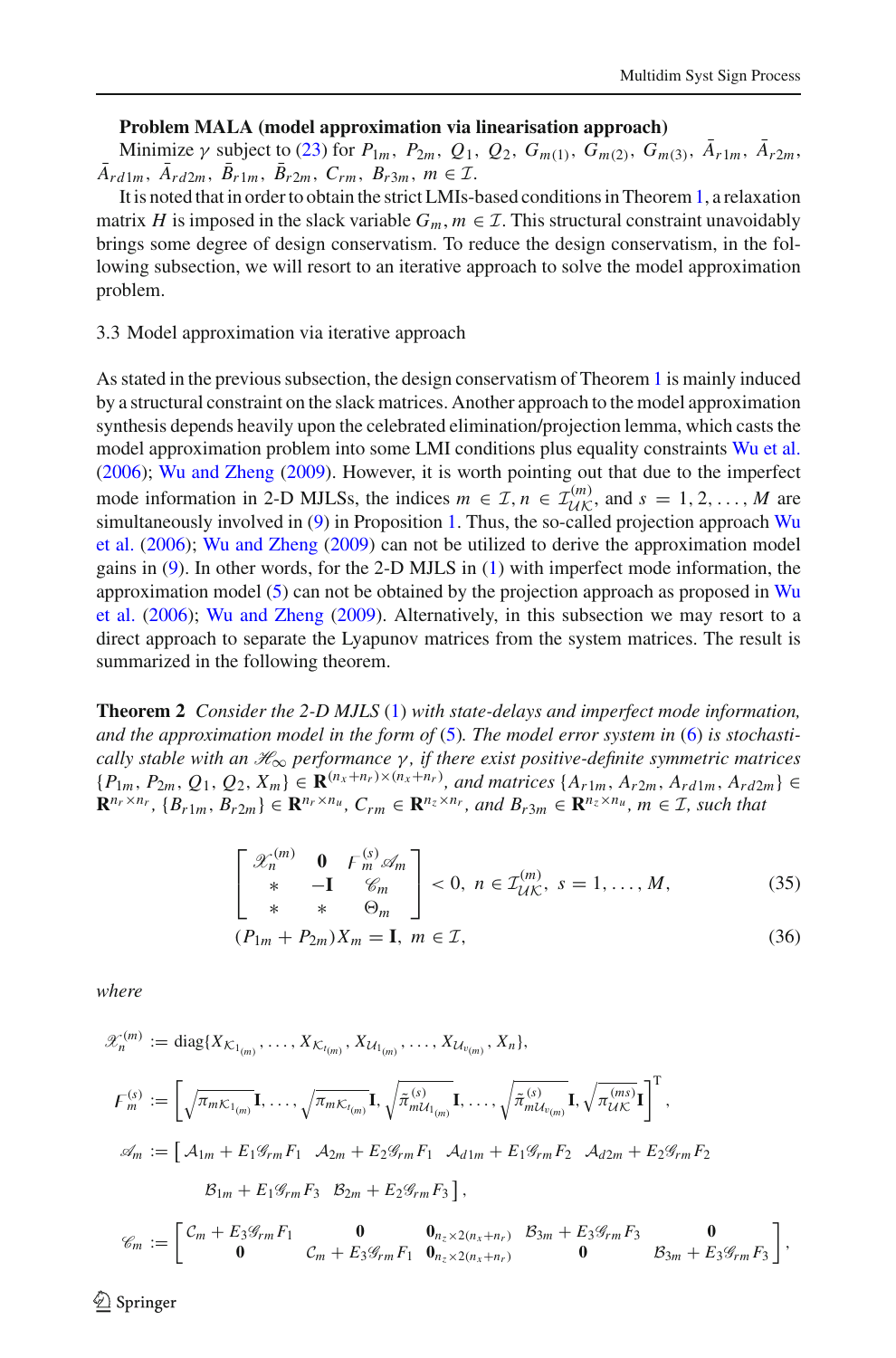$$
\mathcal{G}_{rm} := \begin{bmatrix} A_{r1m} & A_{rd1m} & B_{r1m} \\ A_{r2m} & A_{rd2m} & B_{r2m} \\ C_{rm} & 0 & B_{r3m} \end{bmatrix}, \mathcal{A}_{1m} := \begin{bmatrix} A_{1m} & 0 \\ 0 & 0 \end{bmatrix}, \mathcal{A}_{2m} := \begin{bmatrix} A_{2m} & 0 \\ 0 & 0 \end{bmatrix},
$$
\n
$$
\mathcal{A}_{d1m} := \begin{bmatrix} A_{d1m} & 0 \\ 0 & 0 \end{bmatrix}, \mathcal{A}_{d2m} := \begin{bmatrix} A_{d2m} & 0 \\ 0 & 0 \end{bmatrix}, \mathcal{B}_{1m} := \begin{bmatrix} B_{1m} \\ 0 \end{bmatrix}, \mathcal{B}_{2m} := \begin{bmatrix} B_{2m} \\ 0 \end{bmatrix},
$$
\n
$$
\mathcal{C}_{m} := \begin{bmatrix} C_{m} & 0 \\ 1 & 0 \end{bmatrix}, \mathcal{B}_{3m} := \mathcal{B}_{3m},
$$
\n
$$
E_{1} := \begin{bmatrix} 0_{n_{x} \times n_{r}} & 0 \\ 1 & 0_{n_{r} \times (n_{r} + n_{z})} \end{bmatrix}, \quad E_{2} := \begin{bmatrix} 0_{n_{x} \times n_{r}} & 0 & 0 \\ 0 & I_{n_{r}} & 0_{n_{r} \times n_{z}} \end{bmatrix},
$$
\n
$$
F_{1} := \begin{bmatrix} 0_{n_{r} \times n_{x}} & 1 \\ 0 & 0_{(n_{r} + n_{u}) \times n_{r}} \end{bmatrix}, \quad F_{2} := \begin{bmatrix} 0_{n_{x} \times n_{r}} & 0 & 0 \\ 0 & I_{n_{r}} & 0_{n_{r} \times n_{u}} \end{bmatrix}^{\mathrm{T}},
$$
\n
$$
E_{3} := \begin{bmatrix} 0_{n_{z} \times 2n_{r}} & -I_{n_{z}} \end{bmatrix}, \quad F_{3} := \begin{bmatrix} 0_{n_{u} \times 2n_{r}} & I_{n
$$

*Proof* From Proposition [1,](#page-5-2) it is known that for  $m \in \mathcal{I}$ , there exists an approximation model in the form of  $(5)$  such that the model error system  $(6)$  is stochastically stable with a guaranteed  $H_{\infty}$  performance γ if there exist matrices ( $P_{1m}$ ,  $P_{2m}$ ,  $Q_1$ ,  $Q_2$ ) satisfying [\(9\)](#page-5-1). First, we rewrite the matrices defined in [\(7\)](#page-4-3) in the following compact form,

$$
\bar{A}_{1m} := \mathcal{A}_{1m} + E_1 \mathcal{G}_{rm} F_1, \ \bar{A}_{2m} := \mathcal{A}_{2m} + E_2 \mathcal{G}_{rm} F_1, \ \bar{A}_{d1m} := \mathcal{A}_{d1m} + E_1 \mathcal{G}_{rm} F_2,
$$
\n
$$
\bar{A}_{d2m} := \mathcal{A}_{d2m} + E_2 \mathcal{G}_{rm} F_2, \ \bar{B}_{1m} := \mathcal{B}_{1m} + E_1 \mathcal{G}_{rm} F_3, \ \bar{B}_{2m} := \mathcal{B}_{2m} + E_2 \mathcal{G}_{rm} F_3,
$$
\n
$$
\bar{C}_m := C_m + E_3 \mathcal{G}_{rm} F_1, \ \bar{B}_{3m} := \mathcal{B}_{3m} + E_3 \mathcal{G}_{rm} F_3,
$$
\n(38)

where  $\mathcal{G}_{rm}$ ,  $\mathcal{A}_{1m}$ ,  $\mathcal{A}_{2m}$ ,  $\mathcal{A}_{d1m}$ ,  $\mathcal{A}_{d2m}$ ,  $\mathcal{B}_{1m}$ ,  $\mathcal{B}_{2m}$ ,  $\mathcal{C}_m$ ,  $\mathcal{B}_{3m}$ ,  $E_1$ ,  $E_2$ ,  $E_3$ ,  $F_1$ ,  $F_2$  and  $F_3$  are defined in [\(37\)](#page-11-0).

Then, by Schur complement to [\(9\)](#page-5-1), and with the notations  $\mathcal{I}_{\mathcal{K}}^{(m)} := {\{\mathcal{K}_1_{(m)}, \dots, \mathcal{K}_{t_{(m)}}\}, \mathcal{I}_{\mathcal{U}\mathcal{C}}^{(m)}}$  $:= \{U_{1_{(m)}}, \ldots, U_{v_{(m)}}\}$ , we have that [\(9\)](#page-5-1) is equivalent to

$$
\begin{bmatrix}\n\bar{\mathscr{P}}_n^{(m)} & \mathbf{0} & F_m^{(s)} \mathscr{A}_m \\
\ast & -\mathbf{I} & \mathscr{C}_m \\
\ast & \ast & \Theta_m\n\end{bmatrix} < 0, \ m \in \mathcal{I}, \ n \in \mathcal{I}_{\mathcal{U}\mathcal{K}}^{(m)}, \ s = 1, \dots, M,\tag{39}
$$

<span id="page-12-1"></span><span id="page-12-0"></span>where

$$
\bar{\mathcal{P}}_{n}^{(m)} := \text{diag}\left\{ \left( P_{1K_{1_{(m)}}} + P_{2K_{1_{(m)}}} \right)^{-1}, \dots, \left( P_{1K_{t_{(m)}}} + P_{2K_{t_{(m)}}} \right)^{-1}, \\ \left( P_{1U_{1_{(m)}}} + P_{2U_{1_{(m)}}} \right)^{-1}, \dots, \left( P_{1U_{v_{(m)}}} + P_{2U_{v_{(m)}}} \right)^{-1}, \left( P_{1n} + P_{2n} \right)^{-1} \right\}, \\ F_{m}^{(s)} := \left[ \sqrt{\pi_{mK_{1_{(m)}}}} \mathbf{I}, \dots, \sqrt{\pi_{mK_{t_{(m)}}}} \mathbf{I}, \sqrt{\pi_{mU_{1_{(m)}}}} \mathbf{I}, \dots, \sqrt{\pi_{mU_{v_{(m)}}}} \mathbf{I}, \sqrt{\pi_{UK}^{(m)}} \mathbf{I} \right]^{\mathrm{T}}. \tag{40}
$$

Setting  $X_m := (P_{1m} + P_{2m})^{-1}$  and considering [\(40\)](#page-12-0), it is easy to see that [\(39\)](#page-12-1) is equivalent to  $(35)$  and  $(36)$ . This completes the proof.

 $\hat{\mathfrak{D}}$  Springer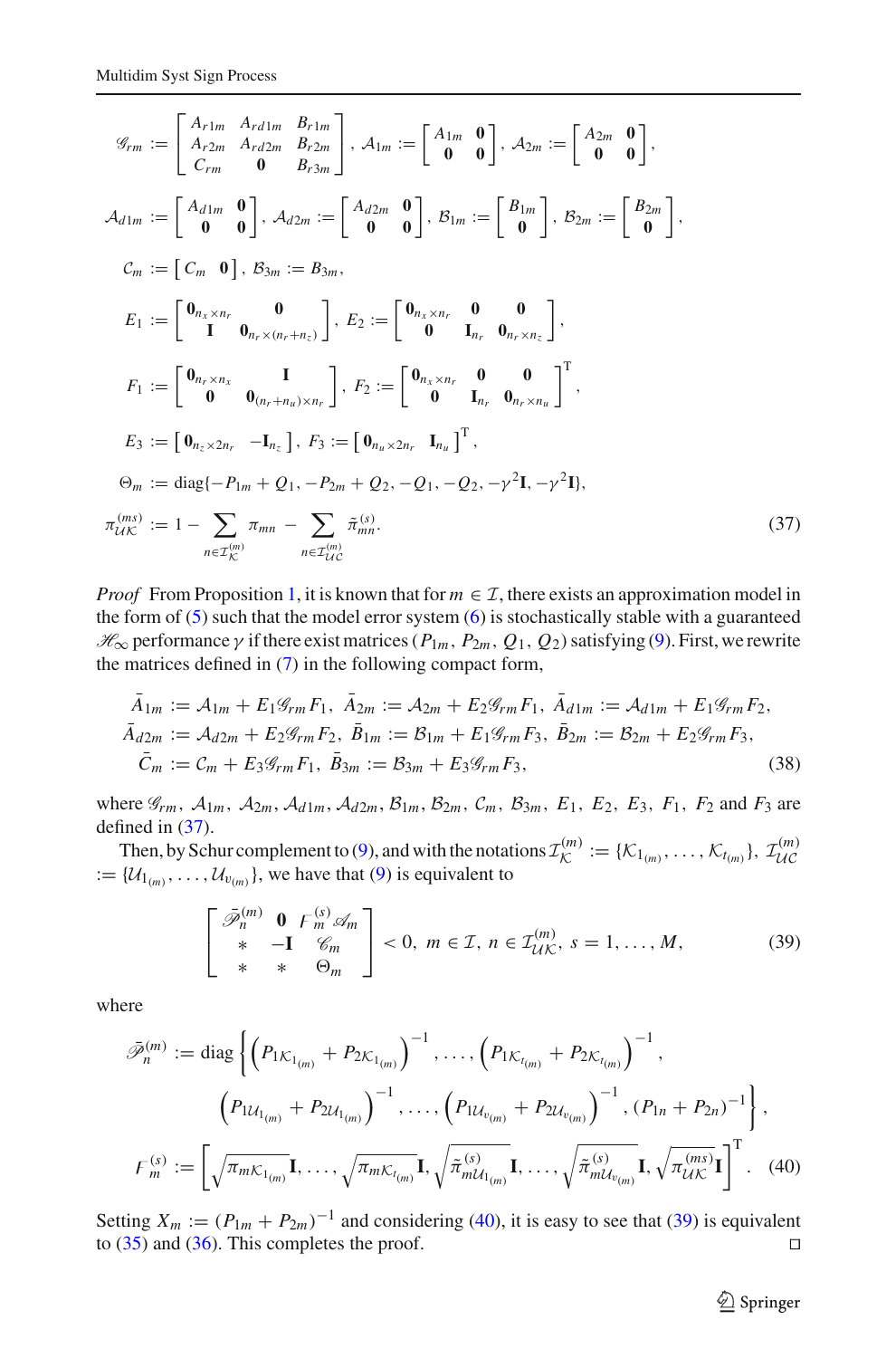*Remark 3* Theorem [2](#page-11-2) provides another sufficient condition for testing the solvability of *nr*order  $\mathcal{H}_{\infty}$  model approximation synthesis for 2-D MJLS [\(1\)](#page-2-0) with state-delays and imperfect mode information. It is noted that the condition in Theorem [2](#page-11-2) is not strictly an LMI due to the matrix equality in [\(36\)](#page-11-1). However, with the CCL algorithm in [El Ghaoui et al.](#page-20-26) [\(1997](#page-20-26)); Que et al.  $(2012)$  $(2012)$ , we can resolve this nonconvex feasibility problem by formulating it into a sequential optimization problem subject to LMI constraints. The basic idea of CCL algorithm is that if the LMI  $\begin{bmatrix} P & I \\ I & X \end{bmatrix}$  $\leq$  0 is feasible with the *n* × *n* matrix variables *P* > 0 and *X* > 0, then  $Trace(PX) \geq n$ , and  $Trace(PX) = n$  if and only if  $PX = I$ .

Based on the above discussions and using a CCL technique, the nonconvex feasibility problem given in [\(35\)](#page-11-1) and [\(36\)](#page-11-1) is converted into the following minimization problem that involves LMI conditions.

# **Problem MAIA (model approximation via iterative approach)**.

Minimize Trace 
$$
\left(\sum_{m=1}^{N} (P_{1m} + P_{2m})X_m\right)
$$
 subject to (35) and  

$$
\left[\begin{array}{c} P_{1m} + P_{2m} & \mathbf{I} \\ * & X_m \end{array}\right] \ge 0, \forall m \in \mathcal{I}.
$$
 (41)

<span id="page-13-0"></span>Then, the suboptimal performance of  $\gamma$  can be obtained by the following algorithm. The convergence of this algorithm is guaranteed in terms of similar results in [El Ghaoui et al.](#page-20-26) [\(1997](#page-20-26)); [Qiu et al.](#page-20-27) [\(2012\)](#page-20-27).

## **Algorithm MAIA: Suboptimal performance of** γ

Step 1. Choose a sufficiently large initial  $\gamma > 0$ , such that there exists a feasible solution to [\(35\)](#page-11-1) and [\(41\)](#page-13-0). Set  $\gamma_0 = \gamma$ .

Step 2. Find a feasible set  $(P_{1m}^{(0)}, P_{2m}^{(0)}, X_m^{(0)}, Q_1^{(0)}, Q_2^{(0)}, A_{r1m}^{(0)}, A_{r2m}^{(0)}, A_{rd1m}^{(0)}, A_{rd2m}^{(0)},$  $B_{r1m}^{(0)}$ ,  $B_{r2m}^{(0)}$ ,  $C_{rm}^{(0)}$ ,  $B_{r3m}^{(0)}$ ,  $\forall m \in \mathcal{I}$ ) that satisfies the conditions in [\(35\)](#page-11-1) and [\(41\)](#page-13-0). Set  $q = 0$ .

Step 3. Solving the following LMI problem over the variables  $P_{1m}$ ,  $P_{2m}$ ,  $X_m$ ,  $Q_1$ ,  $Q_2$ , *Ar*1*m*, *Ar*2*m*, *Ard*1*m*, *Ard*2*m*, *Br*1*m*, *Br*2*m*, *Crm*, *Br*3*m*,

Minimize Trace 
$$
\left( \sum_{m=1}^{N} \left( (P_{1m}^{(q)} + P_{2m}^{(q)}) X_m + (P_{1m} + P_{2m}) X_m^{(q)} \right) \right)
$$
 subject to (35) and (41). (42)

Set 
$$
P_{1m}^{(q+1)} = P_{1m}, P_{2m}^{(q+1)} = P_{2m}
$$
 and  $X_m^{(q+1)} = X_m$ .

Step 4. Substituting the gains  $A_{r1m}$ ,  $A_{r2m}$ ,  $A_{rd1m}$ ,  $A_{rd2m}$ ,  $B_{r1m}$ ,  $B_{r2m}$ ,  $C_{rm}$ ,  $B_{r3m}$  obtained in Step 3 into [\(9\)](#page-5-1) and if the LMIs in (9) are feasible with respect to the variables  $P_{1m}$ ,  $P_{2m}$ , *Q*<sub>1</sub> and *Q*<sub>2</sub>, then set  $\gamma_0 = \gamma$  and return to Step 2 after decreasing  $\gamma$  to some extent. If [\(9\)](#page-5-1) are infeasible within the maximum number of iterations allowed, then exit. Otherwise, set  $q = q + 1$ , and go to Step 3.

*Remark* 4 It is worth mentioning that the conditions given in Theorem [1](#page-8-2) are strictly convex, and thus can be readily solved with commercially available software. The design conservatism of Theorem [1](#page-8-2) mainly originates from the bounding inequality in [\(28\)](#page-9-1) with the slack variable of a structural constraint in [\(33\)](#page-10-1). Thus, Theorem [1](#page-8-2) is only a sufficient condition of the performance analysis criterion in [\(9\)](#page-5-1). In the iterative approach, however, the conditions given in [\(35\)](#page-11-1) and [\(41\)](#page-13-0) are equivalent to the corresponding performance analysis results in [\(9\)](#page-5-1). This is the main advantage of Theorem [2](#page-11-2) over Theorem [1.](#page-8-2) However, the numerical computation cost involved in Algorithm MAIA is also much larger than that involved in Theorem [1](#page-8-2)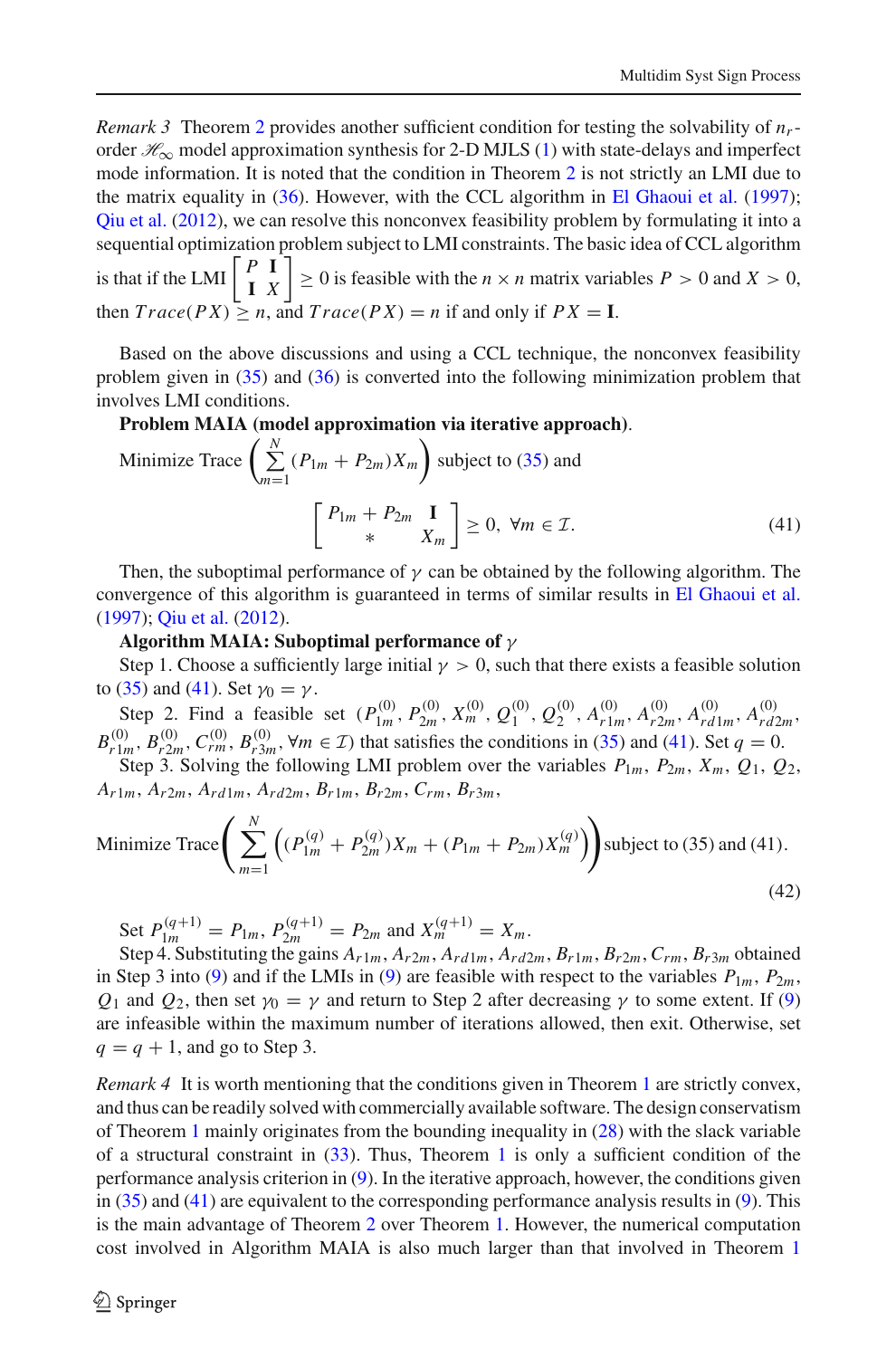(MALA), especially when the number of iterations increases. It will also be shown in the simulation section that Theorem [2](#page-11-2) is generally less conservative than Theorem [1](#page-8-2) but with more computational burden.

# **4 Simulation studies**

In this section, we use a simulation example to demonstrate the effectiveness of the proposed model approximation method to 2-D MJLSs.

Consider a 2-D MJLS with state-delays in the form of [\(1\)](#page-2-0) with parameters as follows,

⎡ ⎣ *A*11 *Ad*11 *B*11 *A*21 *Ad*21 *B*21 *C*1 *B*31 ⎤ <sup>⎦</sup> <sup>=</sup> ⎡ ⎢ ⎢ ⎢ ⎢ ⎢ ⎢ ⎢ ⎢ ⎢ ⎢ ⎢ ⎣ 0 −0.50 0 0 −0.10 0 0.4 0 0 −0.5 0 0 0 −0.1 0 0.8 0 00 −0.25 00 0 0 0.1 −0.15 0 0 0 00 0 0 0 0 −0.5 0 −0.5 0 −0.1 0 −0.1 0.2 0 0 −0.5 0 0 0 −0.1 0 0 −0.10 0 0 00 0 0 0.5 0 00 −0.25 00 0 0 −0.3 0.1 0.3 0.8 −0.5 0.5 ⎤ ⎥ ⎥ ⎥ ⎥ ⎥ ⎥ ⎥ ⎥ ⎥ ⎥ ⎥ ⎦ ,

|                                                                                                                                            | $\overline{0}$                     | $-0.2$           | $\mathbf{0}$     | $\overline{0}$   | $\boldsymbol{0}$ | $-0.05$                            | $\overline{0}$           | $\overline{0}$      | 0.9              |  |
|--------------------------------------------------------------------------------------------------------------------------------------------|------------------------------------|------------------|------------------|------------------|------------------|------------------------------------|--------------------------|---------------------|------------------|--|
|                                                                                                                                            | $\overline{0}$                     | $\boldsymbol{0}$ | $-0.2$           | $\overline{0}$   | $\Omega$         | $\theta$                           | $-0.05$                  | $\overline{0}$      | $-0.5$           |  |
|                                                                                                                                            | $\overline{0}$                     | $\theta$         | $\boldsymbol{0}$ | $-0.16$          | $\mathbf{0}$     | $\overline{0}$                     | $\mathbf{0}$             | 0.05                | 0.8              |  |
| $B_{12}$<br>$A_{d12}$<br>$A_{12}$<br>$\frac{\overline{A_{22}}}{C_2}$<br>$\frac{\overline{B_{22}}}{B_{32}}$<br>$A_{d22}$<br>$=$             | 0.16                               | $\overline{0}$   | $\mathbf{0}$     | 0.24             | $\mathbf{0}$     | $\overline{0}$                     | 0.05                     | $\boldsymbol{0}$    | 1                |  |
|                                                                                                                                            | $\boldsymbol{0}$                   | $-0.5$           | $\mathbf{0}$     | $-0.5$           | $\mathbf{0}$     | 0.05                               | $\boldsymbol{0}$         | 0.12                | 0.6              |  |
|                                                                                                                                            | $\boldsymbol{0}$                   | $-0.24$          | $\mathbf{0}$     | $-0.24$          | $\mathbf{0}$     | $\overline{0}$                     | $-0.05$                  | $\overline{0}$      | $\overline{0}$   |  |
|                                                                                                                                            | 0.2                                | $\mathbf{0}$     | $\mathbf{0}$     | 0.24             | $\mathbf{0}$     | $\overline{0}$                     | 0.05                     | $\theta$            | 0.6              |  |
|                                                                                                                                            | $\boldsymbol{0}$                   | $\mathbf{0}$     | 0                | $-0.2$           | 0.05             | $\overline{0}$                     | $\boldsymbol{0}$         | $\theta$            | $-0.6$           |  |
|                                                                                                                                            | 0.5                                | $\boldsymbol{0}$ | $=0.3$           | 0.2              |                  |                                    |                          |                     | $\overline{0.2}$ |  |
|                                                                                                                                            | $-0.4$                             | $-0.2$           | $\boldsymbol{0}$ | 0.2              |                  | $0 - 0.12$                         | $\mathbf{0}$             | $\overline{0}$      | 0.5              |  |
|                                                                                                                                            | 0.1                                | $\overline{0}$   | $-0.4$           | $\mathbf{0}$     | $\theta$         | $\mathbf{0}$                       | $-0.12$                  | $\mathbf{0}$        | $-0.5$           |  |
|                                                                                                                                            | $\overline{0}$                     | 0.1              | $\mathbf{0}$     | 0.2              | $\Omega$         | $\Omega$                           | $\mathbf{0}$             | 0.08                | 0.4              |  |
| $A_{d13}$<br>$B_{13}$                                                                                                                      | 0.2                                | $\mathbf{0}$     | $\boldsymbol{0}$ | $-0.2$           | $\theta$         | $\mathbf{0}$                       | 0.08                     | $\mathbf{0}$        | $\mathbf{1}$     |  |
| $\begin{array}{ c c }\n\hline\nA_{13} & A_{23} \\ \hline\nC_3 & & \\\hline\n\end{array}$<br>$B_{23}$<br>$A_{d23}$<br>$=$                   | 0.2                                | $-0.12$          | $\mathbf{0}$     | $-0.12$          | $\Omega$         | $-0.12$                            | $\mathbf{0}$             | $-0.12$             | 0.6              |  |
| $B_{33}$                                                                                                                                   | $\boldsymbol{0}$                   | $-0.2$           | $-0.12$          | $\boldsymbol{0}$ | $\Omega$         | $\mathbf{0}$                       | $-0.12$                  | $\theta$            | $\overline{0}$   |  |
|                                                                                                                                            | 0.2                                | $\overline{0}$   | $-0.16$          | $\overline{0}$   | $\theta$         | $\Omega$                           | 0.06                     | $\mathbf{0}$        | 0.4              |  |
|                                                                                                                                            | $\mathbf{0}$                       | 0.16             | $\boldsymbol{0}$ | 0.3              | $\theta$         | 0.08                               | $\boldsymbol{0}$         | $\mathbf{0}$        | $-0.5$           |  |
|                                                                                                                                            | 0.4                                | $\boldsymbol{0}$ | $-0.6$           | 0.6              |                  |                                    |                          |                     | 0.4              |  |
|                                                                                                                                            | $\overline{0}$                     | $-0.4$           | $\mathbf{0}$     | $\mathbf{0}$     | $0 - 0.1$        | $\boldsymbol{0}$                   | $\overline{0}$           | 0.3                 |                  |  |
|                                                                                                                                            | $\overline{0}$                     | $\mathbf{0}$     | $-0.4$           | $\mathbf{0}$     | $\overline{0}$   | $\mathbf{0}$<br>$-0.1$             | $\mathbf{0}$             |                     |                  |  |
|                                                                                                                                            | $\overline{0}$                     | $\overline{0}$   | $\boldsymbol{0}$ | $-0.2$           | $\Omega$         | $\overline{0}$<br>$\boldsymbol{0}$ | $\mathbf{0}$             | 0.5<br>$\mathbf{0}$ |                  |  |
|                                                                                                                                            | $-0.12$                            | $\boldsymbol{0}$ | $\mathbf{0}$     | $\boldsymbol{0}$ | $\overline{0}$   | $\overline{0}$<br>$\boldsymbol{0}$ | $-0.06$                  | $-0.2$              |                  |  |
| $B_{\underline{1}\underline{4}}$                                                                                                           |                                    | $-0.4$           | $\mathbf{0}$     | $-0.4$           | $\overline{0}$   | $-0.1$<br>$\boldsymbol{0}$         |                          | 0.4                 |                  |  |
| $\begin{array}{ c c c } \hline A_{14} & A_{d14} & A_{24} & A_{d24} \\ \hline C_4 & & & \hline \end{array}$<br>$rac{B_{24}}{B_{34}}$<br>$=$ | $\boldsymbol{0}$<br>$\overline{0}$ | $\overline{0}$   | $-0.4$           | $\boldsymbol{0}$ | $\theta$         | $\overline{0}$<br>$-0.1$           | $-0.1$<br>$\overline{0}$ | $\mathbf{0}$        |                  |  |
|                                                                                                                                            | $-0.16$                            | $\mathbf{0}$     | $\boldsymbol{0}$ | $\mathbf{0}$     | $\theta$         | $\overline{0}$<br>$\boldsymbol{0}$ | $-0.06$                  | 0.2                 |                  |  |
|                                                                                                                                            | $\overline{0}$                     | $\mathbf{0}$     | $\boldsymbol{0}$ | $-0.24$          | $\overline{0}$   | $\boldsymbol{0}$<br>$\overline{0}$ | $\mathbf{0}$             | 0.3                 |                  |  |
|                                                                                                                                            | 0.3                                | 0.2              | 0.6              | $-0.5$           |                  |                                    |                          | 0.5                 |                  |  |
|                                                                                                                                            |                                    |                  |                  |                  |                  |                                    |                          |                     |                  |  |

Four different cases for the TPM are given in Table [1,](#page-15-0) where the TPs labeled with "<sup>^</sup>" and """ represent the unknown and uncertain elements, respectively. Specifically, Case 1, Case 2, Case 3, and Case 4 stand for the completely known TPs, imperfect mode information (including known, partially unknown and uncertain TPs), partially unknown TPs, and completely unknown TPs, respectively.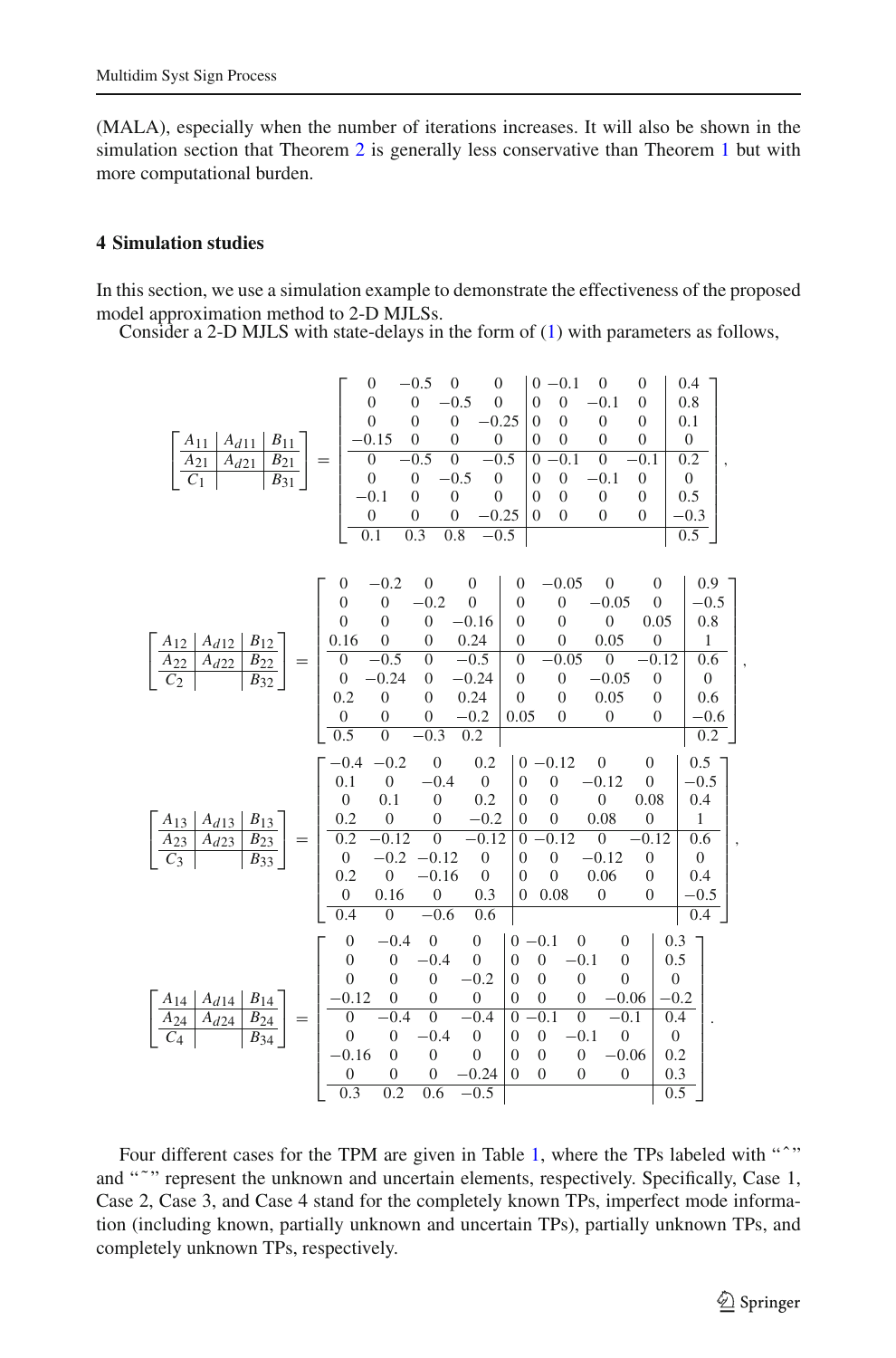<span id="page-15-0"></span>**Table 1** Four different TPMs

| Case 1: Completely known TPM Case 2: Imperfect TPM1                                                                                                                                                                                                        |                                                                                                                                                                                                                                                                                                                                 |
|------------------------------------------------------------------------------------------------------------------------------------------------------------------------------------------------------------------------------------------------------------|---------------------------------------------------------------------------------------------------------------------------------------------------------------------------------------------------------------------------------------------------------------------------------------------------------------------------------|
| $\begin{bmatrix} 0.3 & 0.2 & 0.1 & 0.4 \end{bmatrix}$<br>$\begin{bmatrix} 0.3 & 0.2 & 0.3 & 0.2 \end{bmatrix}$<br>$\begin{bmatrix} 0.1 & 0.5 & 0.3 & 0.1 \end{bmatrix}$<br>$\begin{bmatrix} 0.2 & 0.2 & 0.1 & 0.5 \end{bmatrix}$<br>Case 3: Imperfect TPM2 | $\left[\begin{array}{cccc} 0.3 & 0.2 & 0.1 & 0.4 \\ \hat{\pi}_{21} & \hat{\pi}_{22} & 0.3 & 0.2 \\ \hat{\pi}_{31} & \tilde{\pi}_{32} & \hat{\pi}_{33} & \tilde{\pi}_{34} \\ 0.2 & \hat{\pi}_{42} & \hat{\pi}_{43} & \hat{\pi}_{44} \end{array}\right]$<br>Case 4: Completely unknown TPM                                        |
| $0.3$ 0.2 0.1 0.4 ]<br>$\hat{\pi}_{21}$ $\hat{\pi}_{22}$ 0.3 0.2<br>$\left  \hat{\pi}_{31} \hat{\pi}_{32} \hat{\pi}_{33} \hat{\pi}_{34} \right $<br>0.2 $\hat{\pi}_{42}$ $\hat{\pi}_{43}$ $\hat{\pi}_{44}$                                                 | $\left[\begin{array}{cccc} \hat{\pi}_{11} & \hat{\pi}_{12} & \hat{\pi}_{13} & \hat{\pi}_{14} \\ \hat{\pi}_{21} & \hat{\pi}_{22} & \hat{\pi}_{23} & \hat{\pi}_{24} \\ \hat{\pi}_{31} & \hat{\pi}_{32} & \hat{\pi}_{33} & \hat{\pi}_{34} \\ \hat{\pi}_{41} & \hat{\pi}_{42} & \hat{\pi}_{43} & \hat{\pi}_{44} \end{array}\right]$ |

**Table 2** Comparison of minimum  $\mathcal{H}_{\infty}$  performance for different TPMs

<span id="page-15-1"></span>

| <b>TPMs</b> | Three-order         |                     | Two-order           |                     | One-order           |                     |  |
|-------------|---------------------|---------------------|---------------------|---------------------|---------------------|---------------------|--|
|             | Theorem 1<br>(MALA) | Theorem 2<br>(MAIA) | Theorem 1<br>(MALA) | Theorem 2<br>(MAIA) | Theorem 1<br>(MALA) | Theorem 2<br>(MAIA) |  |
| Case 1      | 1.3014              | 0.9                 | 1.5670              |                     | 1.6634              | 1.3                 |  |
| Case 2      | 1.8750              | 1.4                 | 2.2072              | 1.5                 | 2.2890              | 1.8                 |  |
| Case 3      | 2.3404              | 1.7                 | 2.6960              | 1.9                 | 2.8472              | 2.2                 |  |
| Case 4      | 3.2954              | 2.8                 | 3.9645              | 3.3                 | 4.3270              | 3.7                 |  |

For Case 2, it is assumed that the uncertain TPs comprise three vertices  $\Pi_s$ ,  $s = 1, 2, 3$ , where the third rows  $\Pi_{s(3)}$ ,  $s = 1, 2, 3$ , are given by

> $\Pi_{1(3)} = [\hat{\pi}_{31} \ 0.2 \ \hat{\pi}_{33} \ 0.4],$  $\Pi_{2(3)} = [\hat{\pi}_{31} \ 0.5 \ \hat{\pi}_{33} \ 0.3],$  $\Pi_{3(3)} = [\hat{\pi}_{31} \ 0.3 \ \hat{\pi}_{33} \ 0.1],$

and the other rows in the three vertices are given with the same elements, that is

$$
\Pi_{s(1)} = [0.3 \ 0.2 \ 0.1 \ 0.4],
$$
  
\n
$$
\Pi_{s(2)} = [\hat{\pi}_{21} \ \hat{\pi}_{22} \ 0.3 \ 0.2],
$$
  
\n
$$
\Pi_{s(4)} = [0.2 \ \hat{\pi}_{42} \ \hat{\pi}_{43} \ \hat{\pi}_{44}], \ s = 1, 2, 3.
$$

The objective is to design a reduced-order model of the form [\(5\)](#page-4-0) to approximate the above system such that the 2-D model error system [\(6\)](#page-4-1) is stochastically stable with an  $\mathcal{H}_{\infty}$ performance  $\gamma$ . By solving the problems MALA and MAIA with the maximum number of iterations allowed as 40, a detailed comparison between the minimum  $\mathcal{H}_{\infty}$  performance indices  $\gamma_{\text{min}}$  obtained based on Theorems [1](#page-8-2) and [2](#page-11-2) is summarized in Table [2.](#page-15-1) By inspection of Table [2,](#page-15-1) it is easy to see that the results based on Theorem [2](#page-11-2) (MAIA) are much less conservative than those based on Theorem [1](#page-8-2) (MALA). It is also shown from Tables [1](#page-15-0) and [2](#page-15-1) that the more information on TPs is available, the better  $\mathcal{H}_{\infty}$  performance can be obtained, which is effective to reduce the design conservatism. Therefore, the introduction of the uncertain TPs is necessary and significant.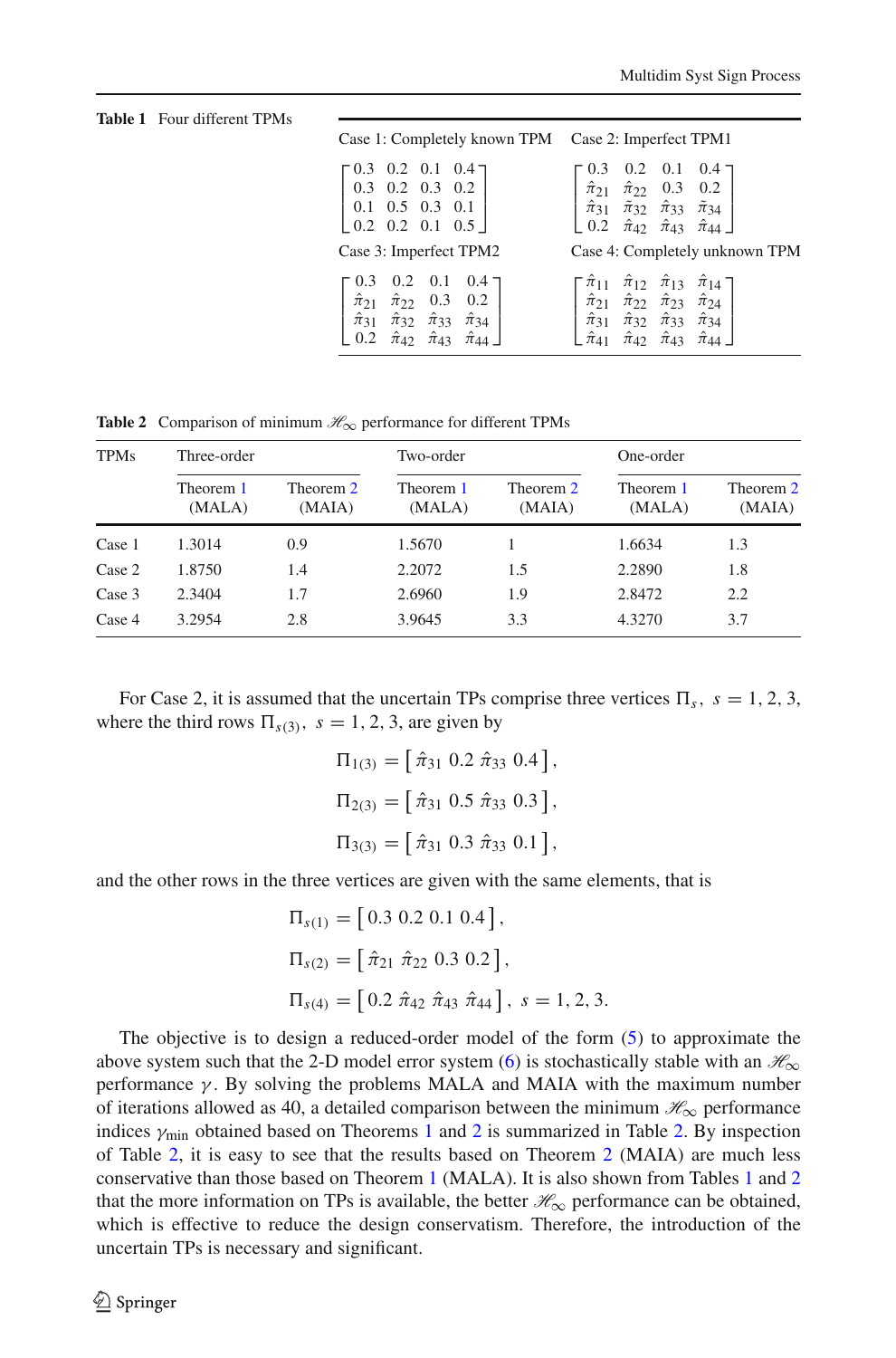Specifically, for  $n_r = 2$ , we obtain  $\gamma_{\text{min}} = 2.2072$  by Theorem [1](#page-8-2) with imperfect TPM1 shown in Table [1,](#page-15-0) and the two-order model parameters are given by,

|                                                                                                                                                                                                                                                                                | $0.0144 - 0.3696$                              | $0.0008 - 0.0300$   | $-0.5806$ <sup>-</sup> |  |
|--------------------------------------------------------------------------------------------------------------------------------------------------------------------------------------------------------------------------------------------------------------------------------|------------------------------------------------|---------------------|------------------------|--|
| $B_{r11}$<br>$A_{r11}$ $A_{rd11}$                                                                                                                                                                                                                                              | 0.0531<br>0.3009                               | $-0.0020$<br>0.0373 | $-3.1155$              |  |
| $\frac{\boxed{A_{r21} \mid A_{rd21}}}{C_{r1}}$<br>$B_{r21}$   =                                                                                                                                                                                                                | $-0.3281 - 0.3916$                             | $-0.0098$<br>0.0153 | $-1.1580$              |  |
| $B_{r31}$                                                                                                                                                                                                                                                                      | $-0.0470 - 0.0137$                             | $-0.0042$<br>0.0029 | 1.5450                 |  |
|                                                                                                                                                                                                                                                                                | $-0.3670 - 0.1127$                             |                     | 0.1905                 |  |
|                                                                                                                                                                                                                                                                                | $-0.0124 - 0.0804$                             | 0.0002<br>$-0.0122$ | $-1.1958$ <sup>-</sup> |  |
|                                                                                                                                                                                                                                                                                |                                                | $-0.0007$<br>0.0080 | 1.2120                 |  |
| $\left[ \begin{array}{c c} A_{r12} & A_{rd12} & B_{r12} \\ \hline A_{r22} & A_{rd22} & B_{r22} \\ \hline C_{r2} & B_{r32} \end{array} \right] = \left[ \begin{array}{c} -0.0142 & 0.0307 \\ \hline -0.0700 & -0.1604 \\ \hline 0.0124 & -0.0818 \\ \hline \end{array} \right]$ |                                                | $-0.0197$<br>0.0304 | $-2.1266$              |  |
|                                                                                                                                                                                                                                                                                | $\frac{0.0124 - 0.0818}{-0.3554 \cdot 0.0772}$ | 0.0179<br>$-0.0266$ | 0.5815                 |  |
|                                                                                                                                                                                                                                                                                |                                                |                     | 0.5801                 |  |
|                                                                                                                                                                                                                                                                                | $-0.2166 - 0.1689$                             | $0.0007 -0.0308$    | $-0.4424$ ]            |  |
|                                                                                                                                                                                                                                                                                | $-0.1656 - 0.0145$                             | $-0.0024$<br>0.0431 | 0.7975                 |  |
|                                                                                                                                                                                                                                                                                | $0.2238 - 0.0535$                              | $-0.0083$<br>0.0121 | $-2.3599$              |  |
| $\left[\begin{array}{c c}\nA_{r13} & A_{rd13} & B_{r13} \\ \hline\nA_{r23} & A_{rd23} & B_{r23} \\ \hline\nC_{r3} & B_{r33}\n\end{array}\right] =\n\left $                                                                                                                     | $\vert$ -0.0314 -0.0320                        | $-0.0156$<br>0.0095 | $-0.1542$              |  |
|                                                                                                                                                                                                                                                                                | $-0.0897$ $0.1612$                             |                     | 0.1385                 |  |
|                                                                                                                                                                                                                                                                                | 0.0510<br>$-0.4391$                            | $-0.0305$<br>0.0007 | $-1.1082$              |  |
|                                                                                                                                                                                                                                                                                | $-0.0289$<br>0.3892                            | $-0.0016$<br>0.0381 | $-1.5092$              |  |
|                                                                                                                                                                                                                                                                                | $-0.1714 - 0.1138$                             | $-0.0133$<br>0.0200 | $-1.3469$              |  |
| $\left[ \begin{array}{c c c} A_{r14} & A_{rd14} & B_{r14} \\ \hline A_{r24} & A_{rd24} & B_{r24} \\ \hline C_{r4} & B_{r34} \end{array} \right] =$                                                                                                                             | $-0.1113 - 0.0227$                             | $-0.0073$<br>0.0105 | 0.5674                 |  |
|                                                                                                                                                                                                                                                                                | $-0.3626 - 0.2193$                             |                     | 0.4410                 |  |

For  $n_r = 2$ , we obtain  $\gamma = 1.5$  by solving the Algorithm MAIA after 40 iterations with imperfect TPM1 shown in Table [1,](#page-15-0) and the two-order model parameters are given by,

|                                                                                                                                                                      | $-0.0836 - 0.2639$                 | $-0.0201 - 0.0439$  | $-1.0852$ |  |
|----------------------------------------------------------------------------------------------------------------------------------------------------------------------|------------------------------------|---------------------|-----------|--|
| $A_{r11}$ $A_{rd11}$ $B_{r11}$                                                                                                                                       | 0.0023<br>0.2601                   | $-0.0150$<br>0.0251 | $-0.8008$ |  |
| $B_{r21}$                                                                                                                                                            | $=$ $-0.1013 - 0.0694$             | $-0.0187$<br>0.0426 | $-0.6650$ |  |
| $\frac{A_{r21}   A_{rd21} }{C_{r1}}$<br>$\overline{B_{r31}}$                                                                                                         | $-0.0940 - 0.1282$                 | $-0.0075$<br>0.0306 | $-0.4783$ |  |
|                                                                                                                                                                      | $-0.4129 - 0.1966$                 |                     | 0.2871    |  |
|                                                                                                                                                                      | $-0.0516 - 0.0104$                 | $-0.0097 - 0.0211$  | $-1.7817$ |  |
| $\left[\begin{array}{c c c} A_{r12} & A_{rd12} & B_{r12} \ \hline A_{r22} & A_{rd22} & B_{r22} \ \hline C_{r2} & B_{r32} \end{array}\right] =$                       | $-0.1369$ 0.1520                   | $-0.0304 - 0.0301$  | 2.0060    |  |
|                                                                                                                                                                      | $=$   $-0.0412 - 0.0509$           | $-0.0178$ 0.0718    | $-1.2370$ |  |
| $\left  \overline{B_{r32}} \right $                                                                                                                                  | $0.0507 -0.1461$                   | $-0.0015 - 0.0436$  | $-2.2016$ |  |
|                                                                                                                                                                      | $-0.2852$ 0.1028                   |                     | 0.3190    |  |
|                                                                                                                                                                      |                                    |                     |           |  |
|                                                                                                                                                                      | $-0.2750 - 0.2253$                 | $-0.0353 - 0.0654$  | $-0.6949$ |  |
|                                                                                                                                                                      | $\vert -0.1390 -0.1134 \vert$      | $-0.0289 - 0.0172$  | 2.0973    |  |
|                                                                                                                                                                      | 0.0335                             | $-0.0088$<br>0.0252 | $-1.5701$ |  |
|                                                                                                                                                                      | $\vert -0.0458 \vert 0.1194 \vert$ | 0.0161<br>$-0.0538$ | $-1.2259$ |  |
| $\left[\frac{A_{r13}}{A_{r23}}\frac{A_{rd13}}{A_{rd23}}\frac{B_{r13}}{B_{r23}}\right] = \left[\frac{-0.1390}{0.1214}\right]$<br>$\left[\frac{C_{r3}}{C_{r3}}\right]$ | $-0.0309$ 0.3206                   |                     | $0.4700$  |  |
|                                                                                                                                                                      | $-0.0923 - 0.1168$                 | $-0.0232 - 0.0379$  | $-0.9278$ |  |
|                                                                                                                                                                      | 0.0658<br>0.3308                   | $-0.0050$<br>0.0011 | $-0.3380$ |  |
| $=$                                                                                                                                                                  | $-0.1338$<br>0.0774                | $-0.0248$<br>0.0524 | $-1.0029$ |  |
| $\left[\begin{array}{c c c} A_{r14} & A_{rd14} & B_{r14} \\ \hline A_{r24} & A_{rd24} & B_{r24} \\ \hline C_{r4} & B_{r34} \end{array}\right]=$                      | $-0.0862 - 0.1913$                 | $-0.0050$<br>0.0250 | 1.2849    |  |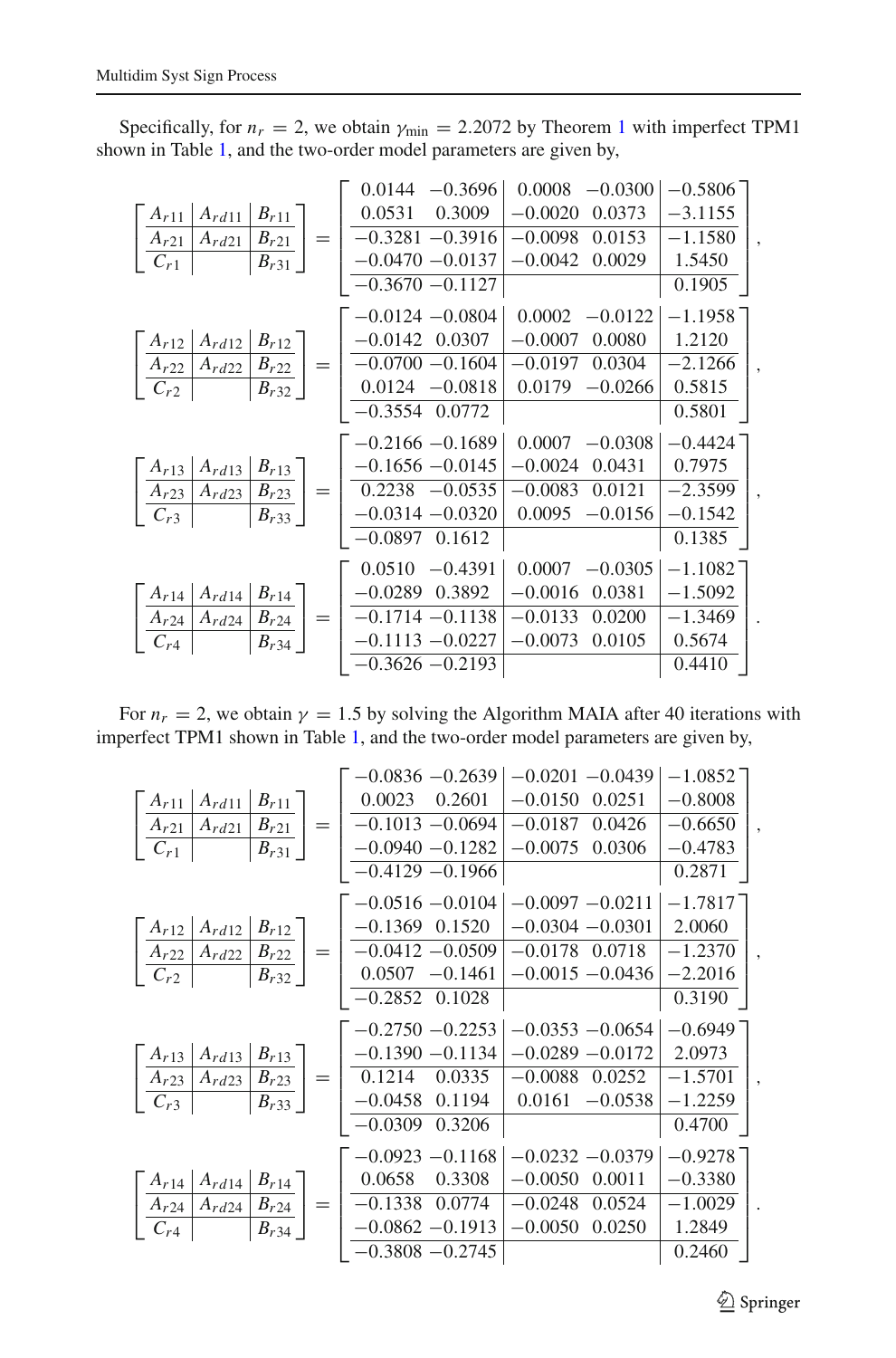

<span id="page-17-0"></span>**Fig. 1** One possible system mode evolution



<span id="page-17-1"></span>**Fig. 2** Output error between the original system and the three-order approximation model with imperfect TPM1 based on Theorem [1](#page-8-2) (MALA)

The feasible solutions for the other cases are omitted for brevity.

In order to further illustrate the effectiveness of the proposed approach, we present the simulation results with the above obtained reduced-order models under Case 2 in Table [1.](#page-15-0) Let the boundary conditions be

$$
x(t, i) = x(i, t) = \begin{cases} \left[ -1 \ 1.4 \ 0.5 \ 0.4 \right]^{\mathrm{T}}, & 0 \le i \le 10, \\ \left[ 0 \ 0 \ 0 \ 0 \right]^{\mathrm{T}}, & i > 10, \end{cases}
$$

where  $-5 \le t \le 0$ , and choose the delays  $d_1 = 5$  (vertical direction),  $d_2 = 5$  (horizontal direction), and the disturbance input  $w(i, j)$  as

$$
w(i, j) = \begin{cases} 0.2, \ 0 \le i, \ j \le 10, \\ 0, \ \ \text{otherwise.} \end{cases}
$$

 $\bigcirc$  Springer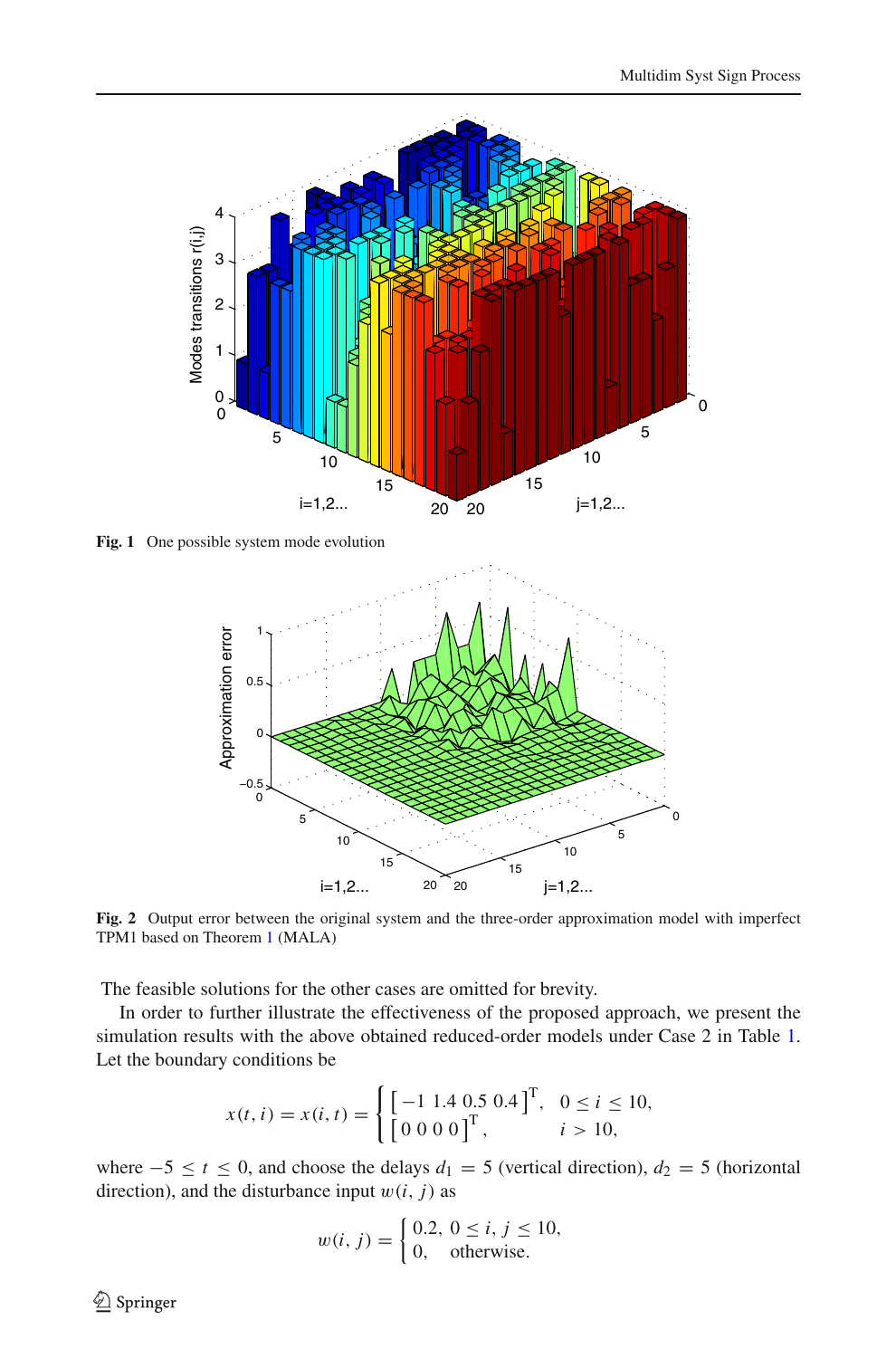<span id="page-18-1"></span><span id="page-18-0"></span>

<span id="page-18-2"></span>With one possible realization of the Markovian jumping mode shown in Fig. [1,](#page-17-0) the output errors between the original system and the approximation models based on Theorem [1](#page-8-2) (MALA) and Theorem [2](#page-11-2) (MAIA) are displayed in Figs. [2,](#page-17-1) [3,](#page-18-0) [4](#page-18-1) and [5,](#page-18-2) [6,](#page-19-0) [7,](#page-19-1) respectively. It can be clearly observed from the simulation curves that, despite the existence of the imperfect TPs, the obtained reduced-order models can approximate the original system very well.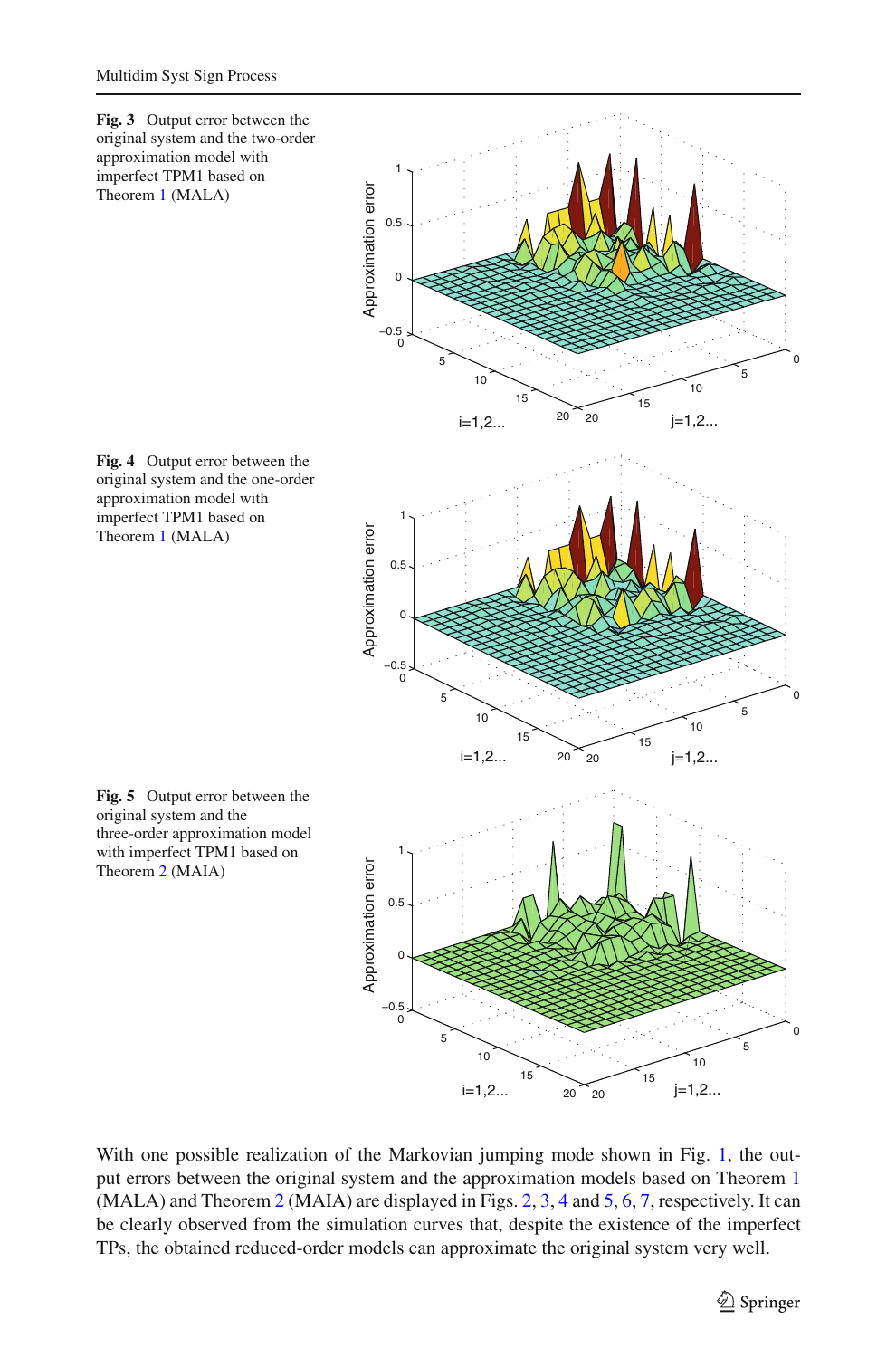<span id="page-19-0"></span>

## <span id="page-19-1"></span>**5 Conclusions**

This paper has addressed the problem of  $H_{\infty}$  model approximation for a class of 2-D MJLSs with state-delays and imperfect mode information. By fully exploring the properties of the TPMs, together with the convexification of uncertain domains, a new  $\mathcal{H}_{\infty}$  performance analysis criterion for the 2-D model error system has been firstly developed. Then, two distinctly different approaches, namely, the convex linearisation approach and iterative approach, have been developed to solve the model approximation problem. It has been shown that the desired approximation models can be obtained by solving a set of strict LMIs or a sequential minimization problem subject to LMI constraints. Simulation studies have been given to illustrate the effectiveness of the proposed methods.

Finally, it is worth mentioning that applications of the proposed results to some real-world complex 2-D systems such as the image data processing and transmission [Roesser](#page-20-0) [\(1975\)](#page-20-0), thermal processes [Xie et al.](#page-20-7) [\(2002](#page-20-7)), gas absorption [Xu et al.](#page-21-0) [\(2005](#page-21-0)), and water stream heating [Hoang et al.](#page-20-10) [\(2005\)](#page-20-10) etc., are part of our future works.

**Acknowledgments** The authors are grateful to the Editor-in-Chief, the Associate Editor, and anonymous reviewers for their constructive comments based on which the presentation of this paper has been greatly improved.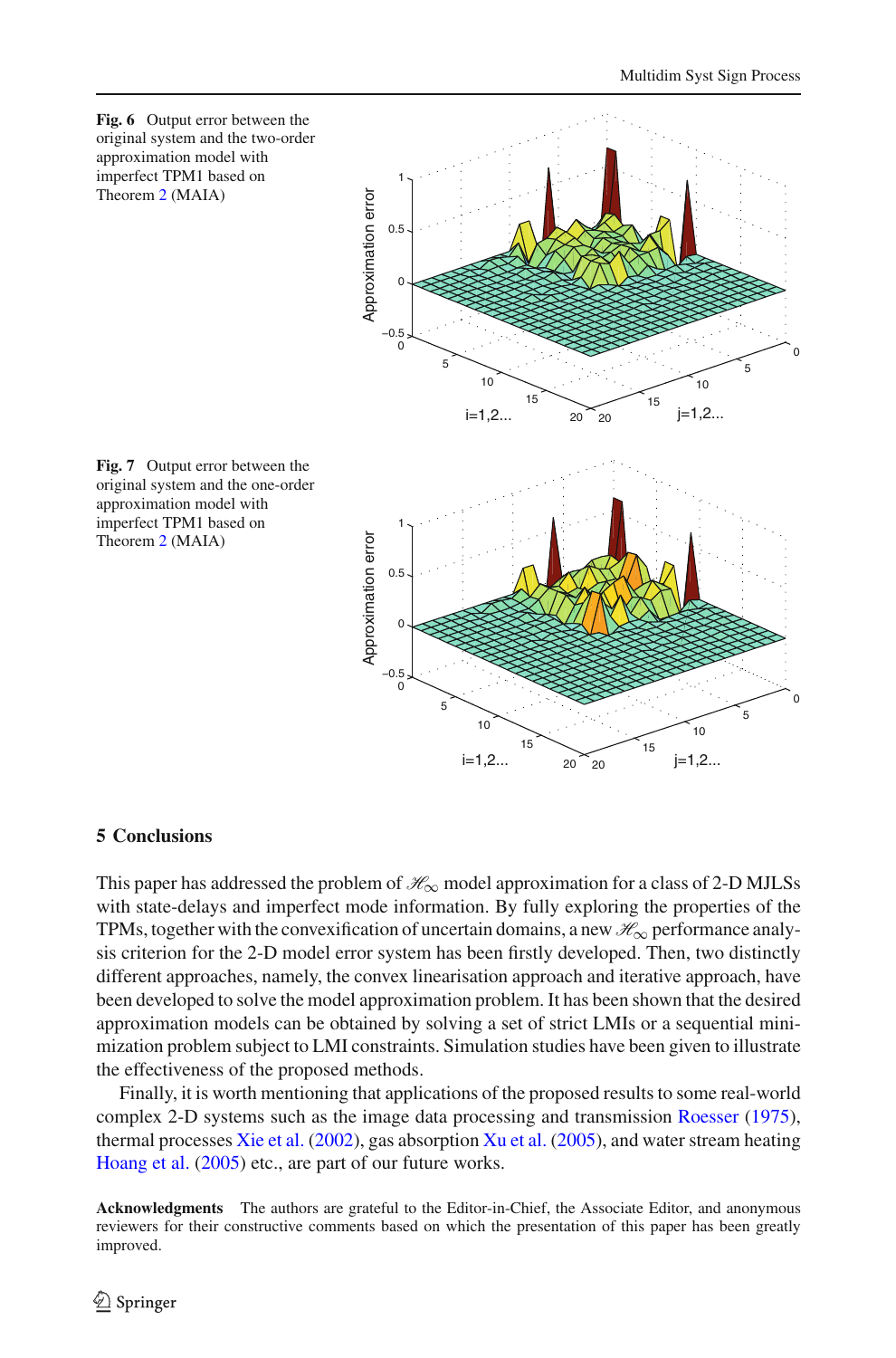## **References**

- <span id="page-20-12"></span>Boukas, E. K. (2005). *Stochastic switching systems: Analysis and design*. Boston: Birkhauser.
- <span id="page-20-18"></span>de Souza, C. E. (2006). Robust stability and stabilization of uncertain discrete-time Markovian jump linear systems. *IEEE Transactions on Automatic Control*, *51*(5), 836–841.
- <span id="page-20-26"></span>El Ghaoui, L., Oustry, F., & AitRami, M. (1997). A cone complementarity linearization algorithm for static output-feedback and related problems. *IEEE Transactions on Automatic Control*, *42*(8), 1171–1176.
- <span id="page-20-23"></span>Gao, H., Lam, J., & Wang, C. (2006). Model simplification for switched hybrid systems. *Systems & Control Letters*, *55*(12), 1015–1021.
- <span id="page-20-20"></span>Gao, H., Lam, J., Wang, C., & Wang, Q. (2004). Hankel norm approximation of linear systems with timevarying delay: Continuous and discrete cases. *International Journal of Control*, *77*(17), 1503–1520.
- <span id="page-20-19"></span>Ghafoor, A., & Sreeram, V. (2008). Model reduction via limited frequency interval Gramians. *IEEE Transactions on Circuits and Systems I: Regular Papers*, *55*(9), 2806–2812.
- <span id="page-20-10"></span>Hoang, N. T., Tuan, H. D., Nguyen, T. Q., & Hosoe, S. (2005). Robust mixed generalized *H*2/*H*∞ filtering of 2-D nonlinear fractional transformation systems. *IEEE Transactions on Signal Processing*, *53*(12), 4697– 4706.
- <span id="page-20-1"></span>Kaczorek, T. (1985). *Two-dimensional linear systems*. Berlin: Springer.
- <span id="page-20-17"></span>Karan, M., Shi, P., & Kaya, C. Y. (2006). Transition probability bounds for the stochastic stability robustness of continuous- and discrete-time Markovian jump linear systems. *Automatica*, *42*(12), 2159–2168.
- <span id="page-20-25"></span>Lam, J., Gao, H., Xu, S., & Wang, C. (2005). *H*∞ and *L*2-*L*∞ model reduction for system input with sector nonlinearities. *Journal of Optimization Theory and Applications*, *125*(1), 137–155.
- <span id="page-20-8"></span>Lam, J., Xu, S., Zou, Y., Lin, Z., & Galkowski, K. (2004). Robust output feedback stabilization for twodimensional continuous systems in Roesser form. *Applied Mathematics Letters*, *17*(12), 1331–1341.
- <span id="page-20-3"></span>Lin, Z. (1999). Feedback stabilization of MIMO 3-D linear systems. *IEEE Transactions on Automatic Control*, *44*(10), 1950–1955.
- <span id="page-20-4"></span>Lin, Z., Lam, J., Galkowski, K., & Xu, S. (2001). A constructive approach to stabilizability and stabilization of a class of nD systems. *Multidimensional Systems and Signal Processing*, *12*(3–4), 329–343.
- <span id="page-20-16"></span>Liu, H., Ho, D. W. C., & Sun, F. (2008). Design of *H*∞ filter for Markov jumping linear systems with non-accessible mode information. *Automatica*, *44*(10), 2655–2660.
- <span id="page-20-2"></span>Lu, W. S., & Antoniou, A. (1992). *Two-dimensional digital filters*. New York: Marcel Dekker.
- <span id="page-20-9"></span>Paszke, W., Lam, J., Galkowski, K., Xu, S., & Lin, Z. (2004). Robust stability and stabilisation of 2D discrete state-delayed systems. *Systems & Control Letters*, *51*(3–4), 277–291.
- <span id="page-20-11"></span>Peng, D., & Guan, X. (2009). *H*∞ filtering of 2-D discrete state delayed systems. *Multidimensional Systems and Signal Processing*, *20*(3), 265–284.
- <span id="page-20-27"></span>Qiu, J., Feng, G., & Gao, H. (2012). Observer-based piecewise affine output feedback controller synthesis of continuous-time T-S fuzzy affine dynamic systems using quantized measurements. *IEEE Transactions on Fuzzy Systems*, *20*(6), 1046–1062.
- <span id="page-20-0"></span>Roesser, R. P. (1975). A discrete state-space model for linear image processing. *IEEE Transactions on Automatic Control*, *20*(1), 1–10.
- <span id="page-20-13"></span>Wang, G., Zhang, Q., & Sreeram, V. (2009). Design of reduced-order *H*∞ filtering for Markovian jump systems with mode-dependent time delays. *Signal Processing*, *89*(2), 187–196.
- <span id="page-20-14"></span>Wang, G., Zhang, Q., & Sreeram, V. (2010). Partially mode-dependent  $\mathcal{H}_{\infty}$  filtering for discrete-time Markovian jump systems with partly unknown transition probabilities. *Signal Processing*, *90*(2), 548–556.
- <span id="page-20-22"></span>Wu, L., Shi, P., Gao, H., & Wang, C. (2006). *H*<sub>∞</sub> mode reduction for two-dimensional discrete state-delayed systems. *IEE Proceedings-Vision, Image and Signal Processing*, *153*(6), 769–784.
- <span id="page-20-15"></span>Wu, L., Shi, P., Gao, H., & Wang, C. (2008). *H*∞ filtering for 2-D Markovian jump systems. *Automatica*, *44*(7), 1849–1858.
- <span id="page-20-24"></span>Wu, L., & Zheng, W. (2009). Weighted  $\mathcal{H}_{\infty}$  model reduction for linear switched systems with time-varying delay. *Automatica*, *45*(1), 186–193.
- <span id="page-20-7"></span>Xie, L., Du, C., Soh, Y. C., & Zhang, C. (2002). *H*∞ and robust control of 2-D systems in FM second model. *Multidimensional Systems and Signal Processing*, *13*(3), 256–287.
- <span id="page-20-21"></span>Xu, H., Zou, Y., Xu, S., Lam, J., & Wang, Q. (2005). *H*∞ model reduction of 2-D singular Roesser models. *Multidimensional Systems and Signal Processing*, *16*(3), 285–304.
- <span id="page-20-5"></span>Xu, S., Lam, J., Lin, Z., & Galkowski, K. (2002). Positive real control for uncertain two-dimensional systems. *IEEE Transactions on Circuits and Systems I: Regular Papers*, *49*(11), 1659–1666.
- <span id="page-20-6"></span>Xu, S., Lam, J., Lin, Z., Galkowski, K., Paszke, W., Sulikowski, B., et al. (2003). Positive real control of twodimensional systems: Roesser models and linear repetitive processes. *International Journal of Control*, *76*(11), 1047–1058.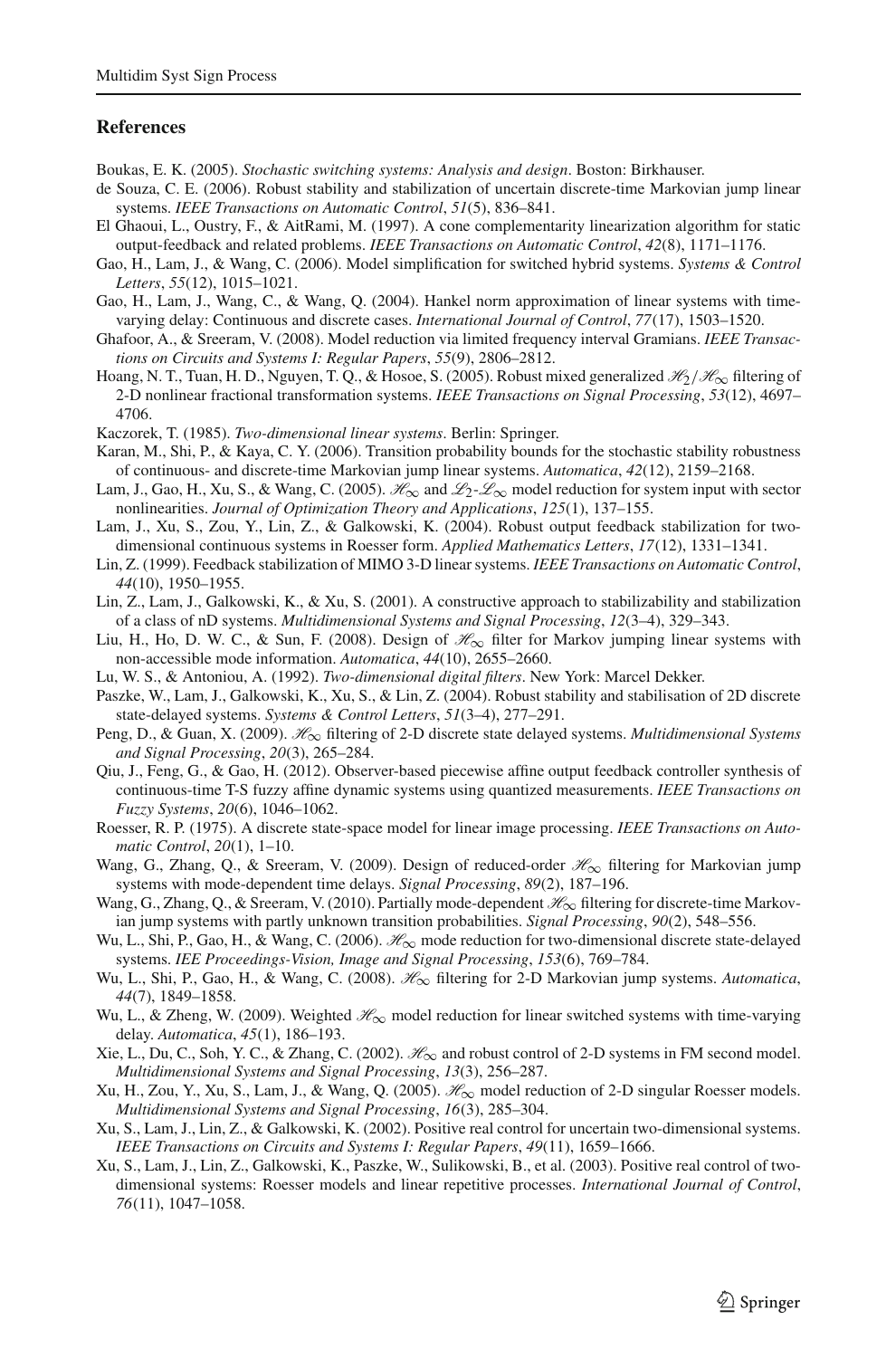- <span id="page-21-1"></span>Xu, S., Lam, J., & Mao, X. (2007). Delay-dependent *H*∞ control and filtering for uncertain Markovian jump systems with time-varying delays. *IEEE Transactions on Circuits and Systems I: Regular Papers*, *54*(9), 2070–2077.
- <span id="page-21-0"></span>Xu, S., Lam, J., Zou, Y., Lin, Z., & Paszke, W. (2005). Robust *H*∞ filtering for uncertain 2-D continuous systems. *IEEE Transactions on Signal Processing*, *53*(5), 1731–1738.
- <span id="page-21-5"></span>Yan, W., & Lam, J. (1999). An approximation approach to *H*2 optimal model reduction. *IEEE Transactions on Automatic Control*, *44*(7), 1341–1358.
- <span id="page-21-2"></span>Zhang, L., & Boukas, E. K. (2009). Mode-dependent *H*∞ filtering for discrete-time Markovian jump linear systems with partly unknown transition probabilities. *Automatica*, *45*(6), 1462–1467.
- <span id="page-21-6"></span>Zhang, L., Huang, B., & Lam, J. (2003). *H*∞ model reduction of Markovian jump linear systems. *Systems & Control Letters*, *50*(2), 103–118.
- <span id="page-21-3"></span>Zhao, Y., Zhang, L., Shen, S., & Gao, H. (2011). Robust stability criterion for discrete-time uncertain Markovian jumping neural networks with defective statistics of modes transitions. *IEEE Transactions on Neural Network*, *22*(1), 164–170.
- <span id="page-21-4"></span>Zhou, K. (1995). Frequency weighted *L*∞ norm and optimal Hankel norm model reduction.*IEEE Transactions on Automatic Control*, *40*(10), 1687–1699.



**Yanling Wei** received his B. Eng. degree in automation from Harbin University of Science and Technology, China, in 2008, and his M. Eng. degree in control science and engineering from Harbin Institute of Technology, China, in 2010. He is now pursuing his Ph.D. degree in control science and engineering from Harbin Institute of Technology, China. His current research interests include model reduction, robust control/filter theory, stochastic systems, and their applications.



**Jianbin Qiu** was born in Fujian Province, China. He received the B. Eng. and Ph.D. degrees in Mechanical and Electrical Engineering from the University of Science and Technology of China (USTC), Hefei, China, in 2004 and 2009, respectively. He also received the Ph.D. degree in Mechatronics Engineering from the City University of Hong Kong, Kowloon, Hong Kong in 2009. He has been with the School of Astronautics, Harbin Institute of Technology since 2009, where he is currently a Professor. From 2010 to 2011, he was a Senior Research Associate in the Department of Manufacturing Engineering and Engineering Management, City University of Hong Kong, Kowloon, Hong Kong. His current research interests include intelligent and hybrid control systems, signal processing, and robotics. Dr. Qiu is an Associate Editor of Journal of The Franklin Institute, Journal of Intelligent and Fuzzy Systems and so on. He was the recipient of the Outstanding Doctoral Thesis Award from Anhui Province of China in 2011. He was awarded as the "New Century Excellent Talents in University" by the Ministry of Education of China in 2012, and was awarded an Alexander von Humboldt Fellowship of Germany in 2013.